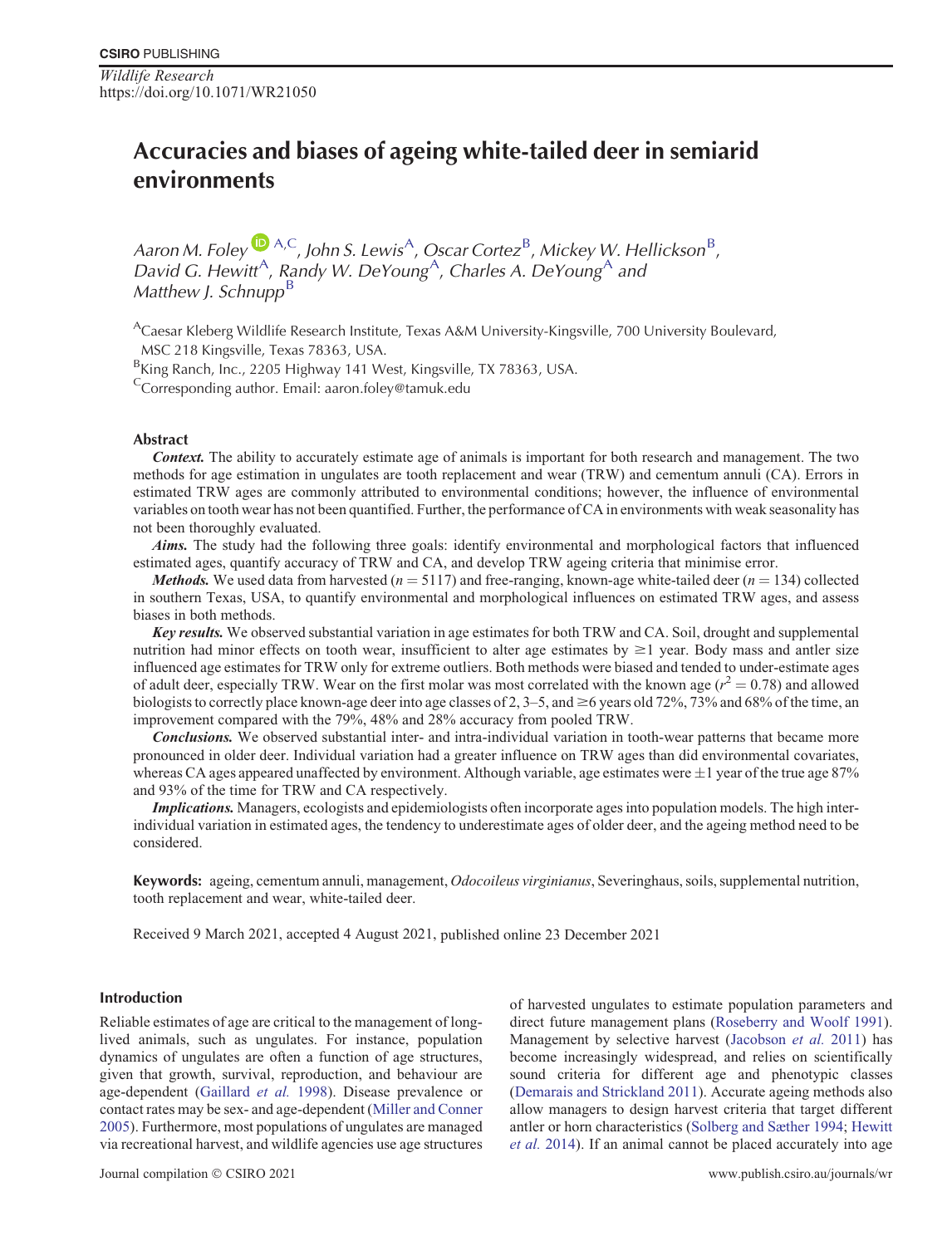classes, then choosing an age at which harvest is acceptable becomes a subjective exercise.

Given the widespread reliance on age estimates of ungulates, the accuracy of ageing methods is an important consideration. The two primary methods for estimating ages of large herbivores are tooth replacement and wear (TRW; [Severinghaus 1949](#page-12-0)) and cementum annuli (CA; [Gilbert 1966\)](#page-11-0). Estimating ages via TRW is based on replacement of the juvenile dentition for young animals and the amount of wear on the permanent dentition for older animals that accumulates from mastication of plant matter. Ageing via CA requires extraction of a tooth root, usually an incisor, which is sectioned, stained and viewed under a microscope where the annuli are counted. Development of annuli typically occurs during periods of slow somatic growth (e.g. winter); thus, each annulus represents 1 year of age.

Estimating ages of white-tailed deer (*Odocoileus virginianus*) has received the most attention in both scientific and popular media. Scientists have described biases, limitations and recommendations for use of TRW [\(Erickson](#page-10-0) *et al.* 1970; [Jacobson and Reiner 1989](#page-11-0); [Hamlin](#page-11-0) *et al.* 2000; Gee *et al.* [2002;](#page-11-0) [Meares](#page-11-0) *et al.* 2006). Overall, most studies on the accuracy of TRW have been hampered by small sample sizes [\(Cook and Hart](#page-10-0) [1979;](#page-10-0) [Hamlin](#page-11-0) *et al.* 2000) or lack of known-age animals ([Gilbert](#page-11-0) [and Stolt 1970](#page-11-0); [Storm](#page-12-0) *et al.* 2014). A synthesis of the literature suggests the TRW method is inversely biased with age; there is a broad tendency to overestimate the age of younger deer and underestimate the age of older deer ([DeYoung 1989;](#page-10-0) [Hamlin](#page-11-0) *[et al.](#page-11-0)* 2000). Finally, the TRW method is susceptible to bias based on deer morphometrics. For instance, body mass or antler size may subconsciously influence an observer's estimated age (e.g. Gee *[et al.](#page-11-0)* 2014).

Accuracy of TRW ages is affected by variation among individual deer and regional populations in patterns of tooth wear. These observations have prompted many untested hypotheses about variation in tooth-wear patterns, and their correlation with environmental covariates [\(McCullough 1996;](#page-11-0) [Hewison](#page-11-0) *[et al.](#page-11-0)* 1999; Hall *[et al.](#page-11-0)* 2012; [Storm](#page-12-0) *et al.* 2014). For instance, sandy soils may accelerate tooth wear if grit from soil or windblown dust is incidentally consumed while foraging ([Kaiser](#page-11-0) *[et al.](#page-11-0)* 2013; [Schulz](#page-11-0) *et al.* 2013). Provision of supplemental nutrition in the form of pelleted rations [\(Kozicky 1997](#page-11-0)) is a common management technique in some areas [\(Jacobson](#page-11-0) *et al.* [2011\)](#page-11-0). Access to pelleted feed or other supplemental nutrition may reduce tooth wear compared with a forage diet because pellets require less mastication than do natural forages [\(Severinghaus and Cheatum 1956;](#page-12-0) [Kaiser](#page-11-0) *et al.* 2009). In semiarid environments, frequent droughts have a strong effect on the diet of white-tailed deer [\(Folks](#page-10-0) *et al.* 2014; [DeYoung](#page-10-0) *et al.* [2019\)](#page-10-0). Specifically, during drought years, proportion of shrubs increased in deer diets, whereas forbs declined. Thus, fibrous diets available during dry years may hasten tooth wear compared with wet years, when abundant non-fibrous vegetation is available [\(Kaiser](#page-11-0) *et al.* 2013).

Accuracy of CA for white-tailed deer can be 70–100% [\(Roseberry 1980;](#page-11-0) [McCaffery 2001](#page-11-0)), often greater than TRW ages (85% CA vs 43% TRW; [Hamlin](#page-11-0) *et al.* 2000). Annuli counts may vary regionally because seasonality becomes less pronounced as latitude decreases. Thus, accuracy of CA may vary geographically. In areas with mild winters, faint annuli may

result in underestimated ages ([McCullough 1996\)](#page-11-0). In areas where multiple nutritional stress periods occur, such as summer droughts and harsh winters, multiple annuli may develop ([Jacobson and Reiner 1989\)](#page-11-0). As with TRW, factors that influence the accuracy of CA have been difficult to quantify because of small sample sizes ([Cook and Hart 1979;](#page-10-0) [DeYoung 1989\)](#page-10-0) or lack of known-aged individuals [\(Asmus and Weckerly 2011](#page-10-0)).

Although many have studied the TRW and CA ageing techniques, the role of individual and environmental factors in ageing accuracy remains obscure; many hypotheses about the causal factors of variation in ageing accuracy are untested. The older age classes ( $\geq$ 2 years old) have the most variation in toothwear patterns; one proposed solution would be to place deer in three age classes, namely, fawn, yearling and  $\geq$  years old ([Gee](#page-11-0) *[et al.](#page-11-0)* 2002). Unfortunately, this approach has limitations for animals that may live for  $\geq 10$  years. The ability to separate adults into prime-age and post-prime age classes is critical for insight into population demographics ([DelGiudice](#page-10-0) *et al.* 2007). We used large-scale and long-term datasets to quantify factors that affect accuracy of ageing by TRW and CA in semiarid environments. Our specific objectives were to (1) determine the influence of environmental and morphometric variables on tooth wear as indexed by the difference between TRW and CA ages of harvested deer, (2) assemble a large sample of known-age, freeranging deer to understand biases of the TRW and CA techniques, and (3) evaluate a modification of the TRW criteria on the basis of information from Objectives 1 and 2 to improve the accuracy of age estimates for adult deer.

#### **Materials and methods**

#### *Environmental and visual variables*

We evaluated effects of environmental and visual variables on TRW ages (Objective 1) by using a large sample of deer harvested on the King Ranch, located in Brooks, Jim Wells, Kenedy, Kleberg, Nueces and Willacy counties, Texas, USA. Annual temperature and rainfall averaged  $27.7^{\circ}$ C and 44.7 cm respectively, during 1971–2000 [\(Parent](#page-11-0) *et al.* 2016); rainfall was variable  $(>=20\%$  coefficient of variation, [Norwine and John](#page-11-0) [2007](#page-11-0)). The King Ranch is divided into four non-contiguous divisions: Laureles (796.3 km<sup>2</sup>), Norias (971.0 km<sup>2</sup>), Encino  $(423.6 \text{ km}^2)$  and Santa Gertrudis  $(816.6 \text{ km}^2, \text{Fig. 1}).$  The Laureles Division consists of dense, dark-clay fertile soils, with sandy soils in coastal pastures. The Norias Division consists of sand to sandy loam soils and is dominated by live oak (*Quercus virginiana*) in its central portions with grasslands and rolling sand dunes near the coastline. The Encino Division consists of sandy to sandy loam soils with mixed brush species such as mesquite–granjen˜o thornscrub (*Prosopis glandulosa*–*Celtis pallida*). The Santa Gertrudis Division consists of clay, sandy to sandy loam soils, with mixed brush containing mesquite, huisache (*Acacia farnesiana*), brasil (*Condalia hookeri*) and granjeño. Within the four divisions, there are 125 wildlife management units (WMU) ranging from 30 to 93  $\text{km}^2$  in size. Each WMU had specific wildlife management programs;  $\sim$ 80% of the WMUs were leased for recreational hunting. On King Ranch, many hunting leases choose to implement supplemental nutrition programs because of the positive influence of nutrition on individual and population attributes in the semiarid climate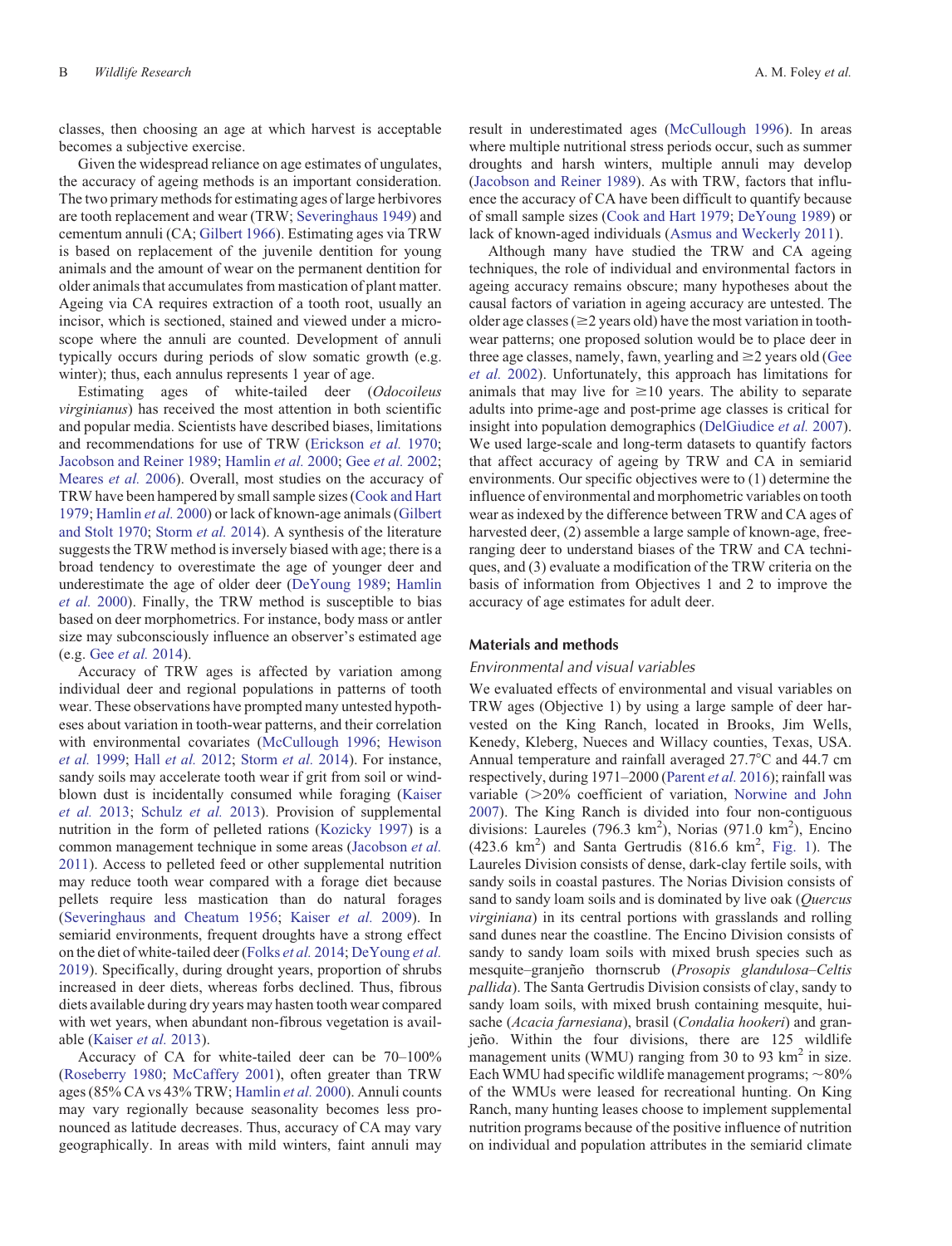<span id="page-2-0"></span>

Fig. 1. Locations of study sites relative to counties (light grey) in southern Texas. Triangles indicate sites  $(n = 6)$  where known-age white-tailed deer mandibles were obtained for the ageing method evaluation. Black polygons indicate wildlife management units in the four divisions of King Ranch where ages of harvested males were evaluated for environmental effects on tooth-wear patterns.

([DeYoung](#page-10-0) *et al.* 2019); density of feed stations in some WMUs were adjusted as deer management program objectives were modified.

For Objective 1, we evaluated the influence of soil composition, supplemental nutrition, harvest date, antler size and eviscerated body mass on TRW age estimates by using data from male white-tailed deer harvested on King Ranch during 2000– 2015. The King Ranch hunting program involved both leases for hunting access and guided hunting opportunities led by ranch personnel. Each leased WMU was required to employ a biologist approved by King Ranch to ensure that biological data were collected properly. For every male deer harvested on King Ranch during 2000–2015, biologists recorded location and date of harvest, age by TRW, eviscerated body mass, and antler measurements according to the Boone and Crockett scoring system ([Nesbitt and Wright 1981\)](#page-11-0). An I<sub>1</sub> incisor ([Lyons](#page-11-0) *et al.* [2012](#page-11-0)) was extracted from each male with the aid of a dental elevator and forceps, keeping the tooth root intact. Incisors were stored in paper envelopes and allowed to air-dry, then sent to a commercial laboratory for CA analysis (Matson's Laboratory, Manhattan, MT, USA).

To evaluate the hypothesis that soil composition influences tooth wear, we identified soil characteristics on the study sites.

We overlaid WMU boundaries over the Texas Natural Resources Information System soil map [\(TNRIS 2019\)](#page-12-0) with ArcGIS (ESRI, Redlands, CA, USA). We obtained the % sand composition for each soil class within each WMU, then calculated weighted % sand composition on the basis of area of each soil class within each WMU (Fig. S1, available as Supplementary material to this paper).

To evaluate the hypothesis that enhanced nutrition from pelleted feed influences TRW ages, we collected information on density of feed stations annually during 2000–2015 from each WMU wildlife biologist. At each feed station, there were 1–4 independent feeders; most were timed to release pellets twice daily. The number of feed stations within some WMU were unknown for some years; harvest records associated with these sites were excluded from analyses.

Finally, visual cues may unintentionally cause bias of estimated TRW ages. For instance, antler size increases with age ([Hewitt](#page-11-0) *et al.* 2014), where most males reach full antler potential at 5–7 years of age. However, antler size also varies within an age class. Therefore, males with antlers much larger or smaller than average for a given age might be more likely to be over- or under-aged respectively. Similarly, body mass correlates with age as males achieve skeletal maturity; thus, one may over-age a young male with an unusually high body mass and *vice versa*. Further, male white-tailed deer may lose  $\geq 20-30\%$  of body mass during the breeding season [\(Foley](#page-10-0) *et al.* 2018). Therefore, if body mass is important as a visual cue, estimated TRW ages may vary temporally, because deer hunting seasons generally coincide with the breeding season.

Our response variable was the TRW age minus CA age for each individual. Matson's laboratory specifies a score for each assigned CA age on the basis of their ability to distinguish annuli, where an 'A' score indicates a high confidence level of age assignment. We used only records with an 'A' score in our model. We excluded fawns and 1-year-old deer aged via TRW from the environmental analysis because these age classes can be determined unambiguously by tooth replacement and few males in these age classes were harvested. We also excluded males aged by TRW as 8 years old from our dataset because King Ranch biologists placed all deer  $\geq 8$  years old in a single age class. This is because tooth wear becomes so pronounced that it becomes difficult to apply the [Severinghaus \(1949\)](#page-12-0) technique for deer  $>8$  years old.

We tested hypotheses about environmental variables by using a linear model with antler size (gross Boone and Crockett score in centimetres), intensity of enhanced nutrition (feed stations  $km^{-2}$ ), eviscerated body mass (kg), sand composition of soils (%) and harvest date (day) as explanatory variables. Preliminary analyses showed heteroscedasticity issues when age classes were pooled because young males had relatively smaller morphometric measures than did older males, so we performed separate analyses for each TRW age class (2–7 years old). We standardised the explanatory variables before running each agespecific model.

Given the large sample size of harvested deer and effects of sample size on parametric tests ([Johnson 1999](#page-11-0)), we anticipated that small effect sizes may be statistically significant but not biologically important [\(Nakagawa and Cuthill 2007](#page-11-0)). Most ungulates are long-lived and thus adults are aged at 1-year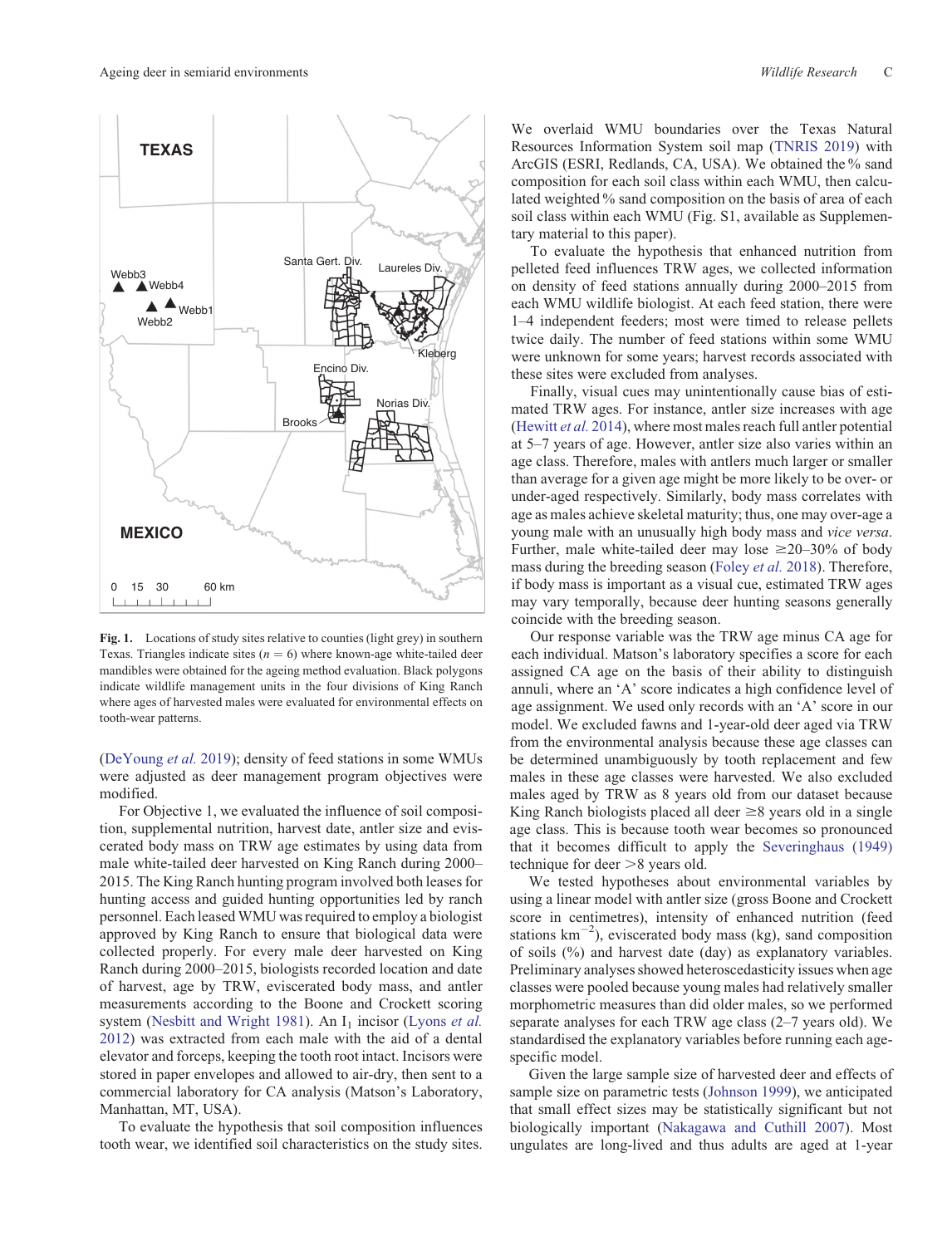increments (such as 1, 2, 3 years, and so on). Therefore, the effect of a given covariate must be large enough to influence estimated ages by  $\geq 1$  year to be biologically meaningful. Further, the effect needed to influence estimated age by  $\geq$ 1 year must be within the range of observed values to be plausible. For instance, if sand (%) was a statistically significant predictor but the effect needed to change estimated TRW age by a full year was  $>100\%$  sand, then the sand effect on tooth wear is probably not biologically meaningful. For each age-specific model, we calculated the effect of each covariate that would be needed to change the value of the intercept by 1 year, which we defined as a minimum biologically meaningful increment for the categorical variable age class. We compared statistically significant age-specific predicted effects with age-specific empirical ranges of observed values to determine whether the environmental or visual effects were large enough to be biologically meaningful. Because some of the empirical ranges may contain extreme values that were infrequently observed, we also compared the predicted effect with the range of 1 s.d. (68% of the population) to determine whether the predicted effect would influence estimated ages of 'representative' deer. We also calculated % agreement between TRW and CA for each age class.

Our use of TRW age minus CA age for the response variable assumes that only TRW ages are affected by environmental variables or visual cues. Previous studies of age estimation in white-tailed deer have found that CA ages are variable but less biased than are TRW; the use of CA ages produced more realistic population age distributions than did TRW ages [\(DeYoung 1989\)](#page-10-0). For CA ages, although males were not of a known age, laboratory technicians viewed only the extracted incisor and would not be biased by the deer's physical appearance or by the wear patterns of molars. If tooth wear differs according to environmental variables or observers tend to give biased age estimates, the distribution of TRW ages should depart from the distribution of CA ages for a given age class or physical variable. As long as the CA ages are unaffected by environment, we should be able to detect meaningful departures in the distribution of TRW ages unless CA ages are highly variable. The discrepancy in TRW age distributions should be more pronounced for older deer, because they have had a longer exposure to environmental variables.

Our long-term dataset encompassed two distinct climatic patterns, which gave us the opportunity to evaluate whether the climate affects deer diet, which in turn affected tooth wear or CA. During 2000–2005, the southern–central Texas climatic region was free of exceptional droughts ( $\leq -5.0$  Palmer drought severity index), whereas during 2006–2013, the region experienced exceptional drought conditions during February 2006 – January 2007, June 2008 – November 2009, and March 2011 – July 2013 [\(United States Drought Monitor 2019](#page-12-0)). To investigate whether drought conditions influenced tooth-wear patterns, we used Welch's*t*-test, because of unequal variances ([Welch 1951\)](#page-12-0), to determine whether the means in age differences between TRW and CA for males aged as 5 years old via TRW were different between the wetter period (2005) and the drought period (2012). We limited the sample to males aged 5 years old because we wanted to focus on males that were alive during the entirety of the drought or wet years, but not both. For the two

periods, we also compared the frequency of incisors from males estimated to be 5 years old via TRW that were scored 'A' by Matson's Laboratory to test whether prevalence of distinct annuli differed between the wetter period and the drought period. All statistical analyses were performed in R ([R Core Team 2013](#page-11-0)).

#### *Accuracy evaluation*

We captured and marked deer from six sites in southern Texas during 1998–2007 to obtain free-ranging, known-age deer for the evaluation of TRW and CA (Objectives 2, 3; [Fig. 1\)](#page-2-0). Study sites included four sites in Webb County, one in Brooks County, and one in Kleberg County, Texas, USA. The Webb County sites (numbered Webb 1–4, hereafter) ranged in size from 49.4 to 101.27 km<sup>2</sup> of mesquite-dominated shrubland located north-east and east of Laredo, Texas. The Brooks site  $(144 \text{ km}^2)$  was within the Encino Division of the King Ranch and consisted of mesquite savannas and mixed-brush rangeland. Deer in Kleberg County were captured on a  $77.3 \text{ km}^2$  site on the Laureles Division of King Ranch, 25 km east of Kingsville, Texas, in the eastern Rio Grande Plains ecoregion. The Kleberg County site consisted of mesquite- and huisache (*Acacia farnesiana*)-dominated mixed-shrub rangeland. Free water was available on all six sites through ephemeral streams, livestock troughs and earthen water catchments. Supplemental nutrition was provided in the form of pelleted feed at rates of one feed station per 1.22, 1.37, 0.77 and 1.41  $km^2$  for Webb 1–4 respectively. Site 3 in Webb County also used additional feeders that dispensed shelled corn near hunting blinds (1 feed station per  $1.74 \text{ km}^2$ ) during hunting season and provided whole cotton seed as an additional supplement at all feed sites. The density of pelleted feed stations was consistent throughout the study. No pelleted supplement was provided on the Brooks and Kleberg County sites, but shelled corn was available as bait during the hunting season.

#### *Capture and handling*

To establish a sample of free-ranging, known-age deer for Objectives 2 and 3, we captured deer during 1998–2008 in Webb and Kleberg Counties using a net-gun fired from a helicopter ([DeYoung 1988](#page-10-0)). Male deer of  $\geq$ 1 year of age were captured as encountered by the helicopter pilot, without selection for age or antler size. In some years, also fawns were captured. Ground crews physically subdued each captured deer, removed the net, and blindfolded deer to reduce stress. Age of deer was estimated using the TRW method; only fawns and yearlings (1 year old) of both sexes were retained for analysis (see *Data collection* section). Passive integrated transponder tags (Avid Identification Systems, Norco, California, USA) were implanted in Webb and Kleberg County deer for future identification, and numbered, colour-coded ear tags were placed on deer at the Webb County sites. All deer were released at their capture site. In Brooks County, fawns were captured by hand shortly after birth from 1982 through to 2007, marked with a unique  $\alpha$ -numeric code using a freeze brand ([Newsom and Sullivan 1968](#page-11-0)), and released at their capture site. Capture and handling procedures were approved by the Texas A&M University-Kingsville Institutional Animal Care and Use Committee (Authorisation No. 3- 98-09, 99-5-2, 2003-5-14). Fawn captures and branding were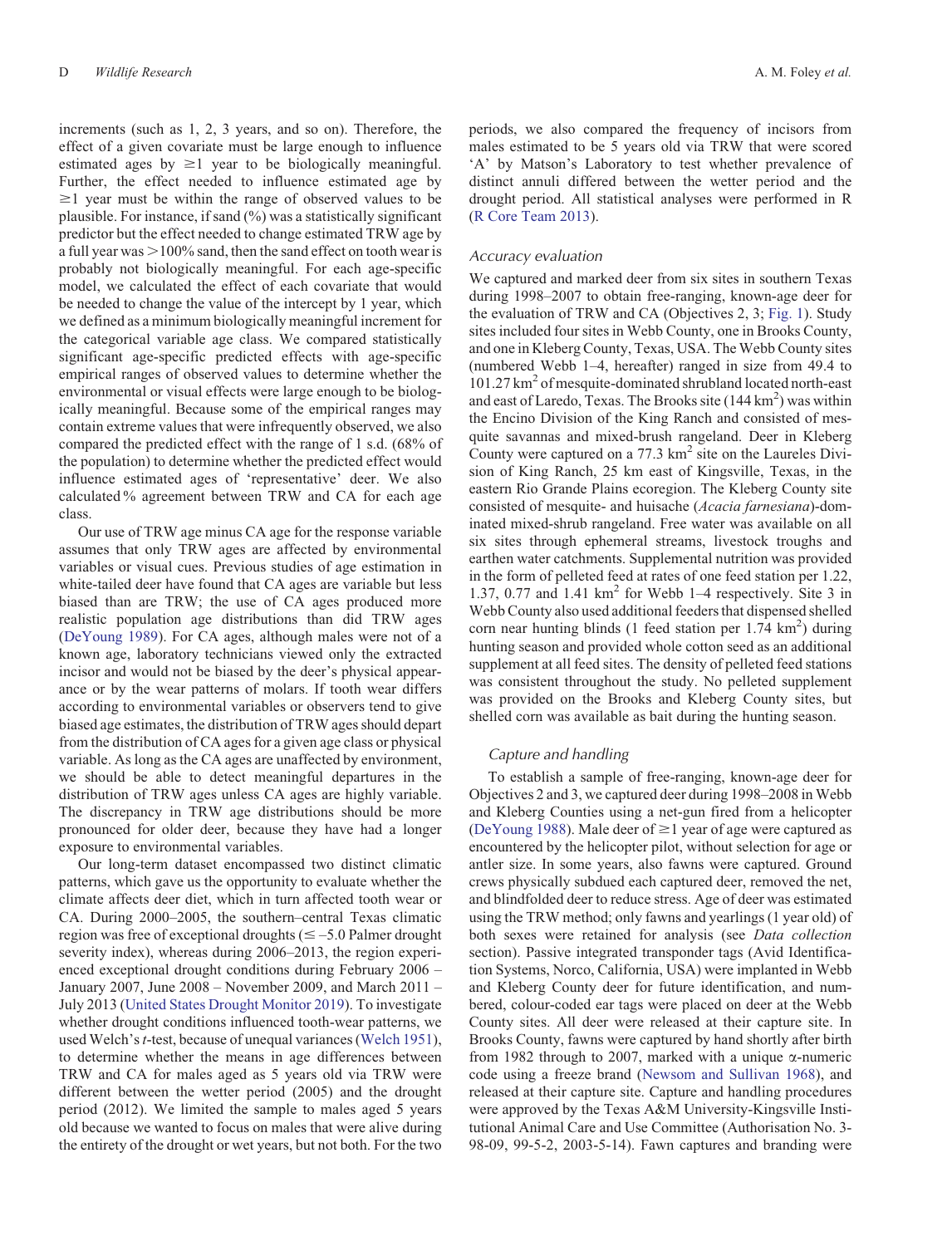<span id="page-4-0"></span>approved by Texas Parks and Wildlife Department (Permit # SPR-0790-200).

#### *Data collection*

Mandibles were collected from tagged and freeze-branded deer harvested as part of normal hunting activity on each site. All mandibles from deer first captured as a fawn or yearling were considered to be of a known age because these two age classes can be unambiguously aged by replacement of juvenile teeth. Mandibles were sectioned between the canine and first premolar, and unique, numbered metal tags were wired to each section for identification. Each incisor arcade was stored in a labelled manila envelope. The premolar and molar section was cleaned by boiling, and teeth were glued to the bone to prevent loss. Following cleaning, the identification number matching the metal tag was written on the mandible in permanent ink.

#### *TRW method*

Six experienced observers, holding at least a Master of Science degree in wildlife biology, aged known-age mandibles from deer that were  $\geq$  years old. We provided TRW reference literature during tests to ensure that our evaluation did not confound biologists' memory of the technique with bias in the technique. Biologists had access to [Severinghaus' \(1949\)](#page-12-0) manuscript and a visual ageing guide ([Ramsey](#page-11-0) *et al.* 1993) and aged each mandible independently. Estimated ages were capped at  $\geq$ 8 years old. We calculated % of mandibles that were correctly aged for each age class and % of paired mandibles (e.g. right and left mandible from an individual deer) that had identical ages by each observer for each age class. In the event that the observers assigned different ages for the paired mandibles, we determined whether accuracy would be improved by using the younger or older estimated age.

# *CA method*

We sent incisors from known-age deer to a commercial laboratory (Matson's Laboratory) for sectioning and ageing. Matson's laboratory staff was not given access to the deer's known age.

## *Modified TRW technique*

We used the known-age mandibles to develop new criteria based on tooth wear that more accurately reflected the known ages or age intervals. Specifically, we ranked wear on each of the three molars on a scale  $1-5$ , where 1 is little or no wear and 5 is pronounced wear. Molars with enamel width greater than dentine width on the lingual crest were ranked 1, molars with dentine width equal to enamel width were ranked 2, and molars with dentine width greater than enamel width were ranked 3. Molars ranked 4 had dentine width greater than enamel width, and the infundibulum was worn to a smooth ridge. Molars that had the infundibulum completely worn away and were of a concave appearance were ranked 5 (Table 1). We ranked each mandible separately to quantify inter-individual variation and recorded the number of mandibles with specific molar-wear combinations. Our criteria for an ideal modification to existing ageing criteria were that the methods are simple, easy to interpret, and able to categorise age classes or intervals with

#### **Table 1. Frequencies of known age mandibles (n** 5 **254) of white-tailed deer collected during 1998–2004 in southern Texas, USA, grouped by wear of first (M1), second (M2) and third (M3) molars**

Wear was ranked 1–5, with 5 being the most worn. Enamel width  $>$  dentine width on the lingual crest was ranked 1, dentine width  $=$  enamel width was ranked 2, dentine width > enamel width was ranked 3. Molars ranked 4 had two characteristics: dentine width > enamel width, and the infundibulum was worn to a smooth ridge. Infundibulum completely worn away and a concave appearance were ranked 5. Dashed lines indicate break points used in developing modified ageing criteria

| Molar-wear rank |    |    |                  |                | Known age      |                |                          |                |                 |                |  |  |
|-----------------|----|----|------------------|----------------|----------------|----------------|--------------------------|----------------|-----------------|----------------|--|--|
| M1              | M2 | M3 | $\boldsymbol{n}$ | $\overline{2}$ | $\mathfrak{Z}$ | $\overline{4}$ | 5                        | 6              | $7\phantom{.0}$ | ${\geq}8$      |  |  |
|                 |    |    | 66               | 56             | 8              |                | $\overline{c}$           |                |                 |                |  |  |
|                 |    |    |                  |                |                |                |                          |                |                 |                |  |  |
|                 |    |    | 34               | $\overline{4}$ | 25             |                | 2                        | 3              |                 |                |  |  |
| 2               |    |    | 9                |                |                |                |                          |                |                 |                |  |  |
|                 |    |    | 31               |                | 19             | 12             |                          |                |                 |                |  |  |
| 3               |    |    | 37               |                | 2              | 19             | 11                       | 5              |                 |                |  |  |
| 3               |    |    |                  |                |                |                |                          |                |                 |                |  |  |
|                 |    |    |                  |                |                |                | $\overline{\phantom{0}}$ |                |                 |                |  |  |
| 3               |    |    |                  |                |                |                |                          |                |                 |                |  |  |
|                 |    |    |                  |                |                |                |                          | $\overline{2}$ |                 | 2              |  |  |
|                 |    |    |                  |                |                |                |                          | δ.             |                 |                |  |  |
|                 |    |    |                  |                |                |                |                          |                |                 |                |  |  |
|                 |    |    |                  |                |                |                |                          |                |                 | $\overline{2}$ |  |  |
| 5.              |    |    |                  |                |                |                |                          |                |                 |                |  |  |
| 5               |    | 2  |                  |                |                |                |                          |                |                 |                |  |  |
| 5               |    |    |                  |                |                |                |                          |                |                 |                |  |  |
| 5               |    |    | 8                |                |                |                |                          |                |                 |                |  |  |
| 5               |    |    | 10               |                |                |                |                          |                |                 |                |  |  |
| 5               |    |    | 3                |                |                |                |                          |                |                 |                |  |  |
| 5               |    | C. | 3                |                |                |                |                          |                |                 |                |  |  |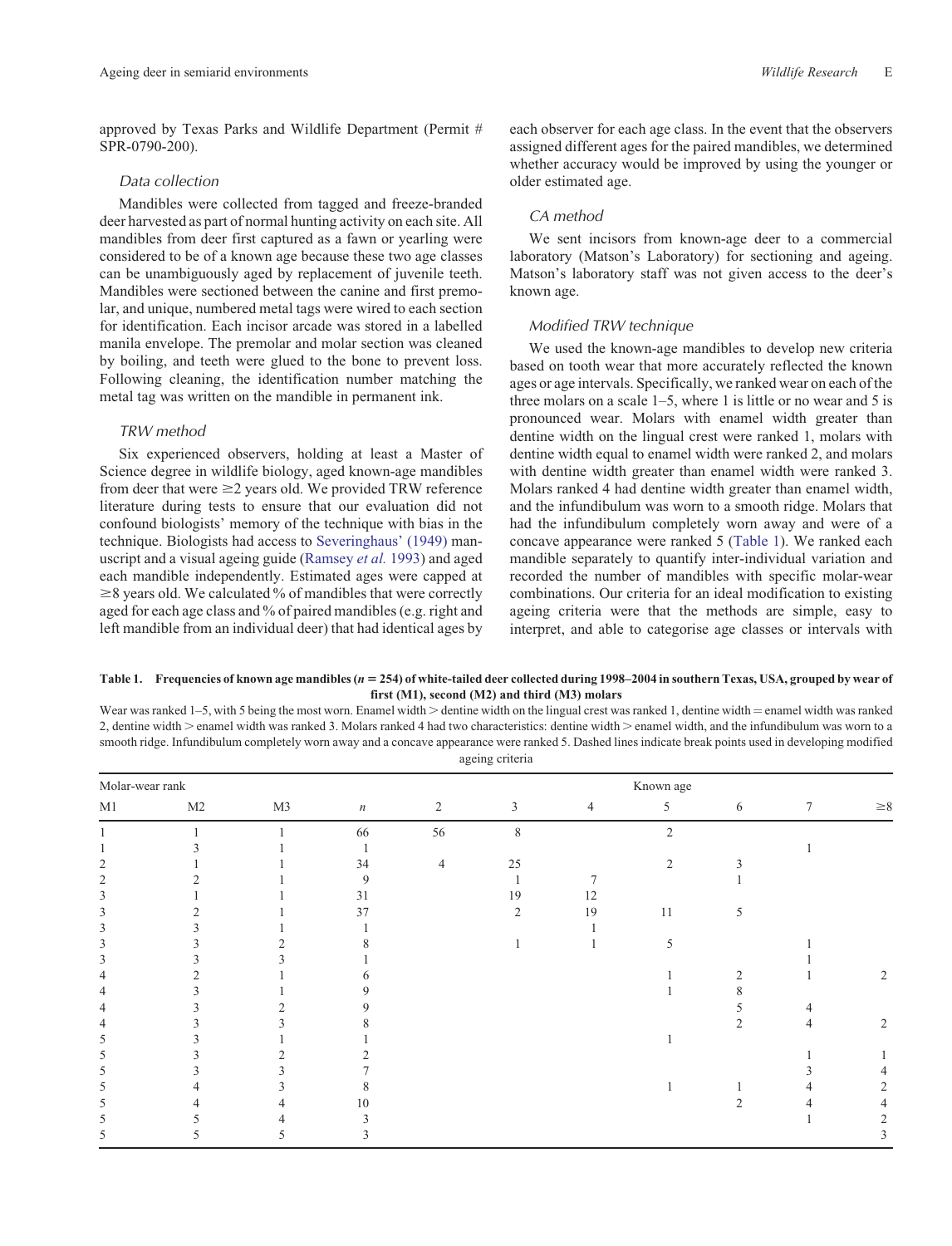<span id="page-5-0"></span>greater accuracy than our evaluation of the [Severinghaus \(1949\)](#page-12-0) method. We conducted linear regressions to determine which of the three molars had wear patterns that best fit known ages. We evaluated these new criteria by using an independent set of known-age mandibles that were collected during the last 3 years of the study. Twenty Texas Parks and Wildlife Department biologists with experience using the TRW method were given visual guides with the new criteria (Fig. 2) and asked to age mandibles to three age classes: 2, 3–5 and  $\geq 6$  years old. We calculated % of mandibles that had correct age estimates. We also compared methods by contrasting the % correct classifica-

tions by using the modified criteria versus pooling TRW estimates into the same age categories. We did not evaluate whether accuracy was influenced by environmental conditions as was undertaken in the *Environmental and visual variables*



**Fig. 2.** Accuracy of the tooth replacement and wear method in white-tailed deer, where left and right mandibles differed in the amount of wear on premolar and molar teeth, for known-age deer collected in southern Texas, USA, during 1998–2004. The left and right mandibles were aged independently and assigned different ages by the same observer. Mandibles with less wear were closer to the known age for young deer (2–3 years old), while mandibles with more wear were closer to the known age for older deer  $(\geq 4$  years old).

section (see above) because some covariates were not recorded, and small sample sizes would result in over-parametrisation in modelling efforts.

#### **Results**

## *Environmental and visual effects*

Soil composition values within WMU on King Ranch ranged from 21% to 97% sand; intensity of enhanced nutrition ranged from 0 to 1.16 feed stations  $km^{-2}$ . Our original dataset consisted of 7134 harvest records. After removing harvest records with missing covariates, incisor samples from Matson's laboratory lacking discrete age estimates (i.e. range 5–7 years old) or with B or C scores, and age differences of  $>5$  years (for normal distribution,  $n = 14$ ), our final dataset consisted of 5117 males. Age-specific TRW sample sizes were as follows:  $2 (n = 49)$ , 3  $(n = 305)$ , 4  $(n = 761)$ , 5  $(n = 1700)$ , 6  $(n = 1383)$  and 7  $(n = 919)$ .

With the exception of sand, all covariates were statistically significant at  $\alpha = 0.05$  for  $\geq 1$  age class; antler size and body mass were often statistically significant for an age class (Table 2). Although antler size and body mass could have influenced estimated TRW age by  $\geq 1$  year, most of those effects would be limited to the few individuals with extreme outliers, given that most of the predicted effects were larger than the 1 s.d. ranges of the age-specific observed values ([Table 3\)](#page-6-0). On the basis of 1 s.d. ranges, the influence of antler size in 2-year-old males, our smallest sample size, is the only covariate that could have biased TRW estimates in representative males. Harvest date, another indicator of changes in body characteristics, had a significant effect on estimated ages for males 6 and 7 years old; for every  $\sim$ 30 days into the hunting season, estimated TRW ages were 0.18 and 0.27 days older than were estimated CA ages respectively, but would not influence the estimated age by 1 year for a representative deer [\(Table 3](#page-6-0)). Our models explained less variation in age differences as the estimated TRW age of males increased (Table 2).

Despite removal of deer TRW aged as  $\geq 8$  years old, there were numerous older deer within most age classes. For instance, 35% of males aged as 7 on the basis of TRW had CA ages ranging from 8 to 12 years old. Further, 32% of males aged as 6 by TRW had CA ages ranging from 7 to 16 years old. Agreement for TRW and CA ages peaked at 4 years old (Fig. S2). The TRW and CA agreement of unknown-age males was lowest for 2-yearold males (24%), ranging from 31% to 37% for 3–5-year-old

Table 2. Sample size  $(N)$ ,  $R^2$ , intercept and standardised coefficients from models evaluating the effect of visual cues and environmental conditions **on the response variable tooth-replacement and wear (TRW) age minus cementum annuli (CA) age for six age classes of male white-tailed deer harvested in southern Texas, USA, 2000–2015**<br>\*Statistically eignificant effect at  $P = 0.05$ 

| *Statistically significant effect at $P = 0.05$ |      |       |           |                  |                |                         |                     |              |  |  |  |  |
|-------------------------------------------------|------|-------|-----------|------------------|----------------|-------------------------|---------------------|--------------|--|--|--|--|
| TRW age                                         | N    | $R^2$ | Intercept | Coefficients     |                |                         |                     |              |  |  |  |  |
|                                                 |      |       |           | Antler size (cm) | Body mass (kg) | Feeder stations $(km2)$ | Harvest date (days) | Sand $(\% )$ |  |  |  |  |
| 2                                               | 49   | 0.68  | $-0.18$   | $-0.72*$         | $-0.12$        | 0.39                    | $-0.13$             | 0.11         |  |  |  |  |
| 3                                               | 305  | 0.12  | $-0.42$   | $-0.26*$         | $-0.29*$       | 0.09                    | $-0.13$             | 0.04         |  |  |  |  |
| 4                                               | 761  | 0.03  | $-0.33$   | $-0.22*$         | 0.02           | $-0.0*$                 | 0.05                | 0.03         |  |  |  |  |
| 5                                               | 1700 | 0.03  | $-0.26$   | $-0.19*$         | $0.12*$        | $0.15*$                 | 0.07                | 0.05         |  |  |  |  |
| 6                                               | 1383 | 0.02  | 0.04      | 0.04             | $0.29*$        | $-0.05$                 | $0.18*$             | 0.05         |  |  |  |  |
|                                                 | 919  | 0.06  | 0.06      | $0.22*$          | $0.41*$        | $-0.13*$                | $0.27*$             | 0.08         |  |  |  |  |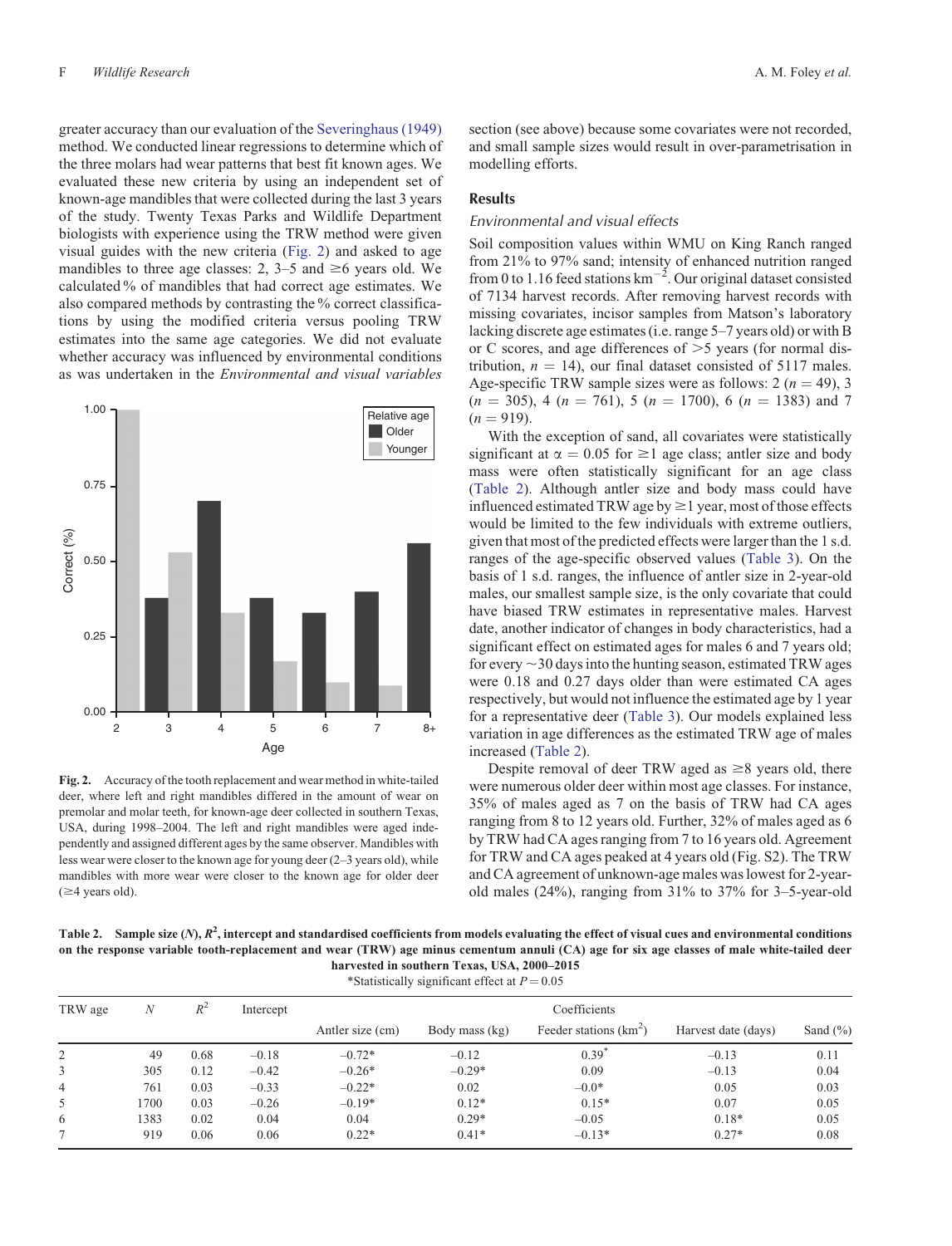<span id="page-6-0"></span>males, then declining as males became older (Fig. S2). Overall, TRW and CA were  $\pm 1$  year 74% of the time, but accuracy declined with age. For 2-year-old males, 83% of TRW estimates were  $\pm 1$  year of CA estimates, then gradually declined to  $\pm 1$  year 63% of the time at 7 years old.

Mean difference between TRW and CA ages for males aged 5 years old by TRW were not different during drought and wet years  $(t_{309.5} = -1.18, P = 0.24)$ . During the drought years, age differences between TRW and CA averaged –0.21, versus –0.40 during wet years. All incisors were scored as 'A' during the wet and drought years.

#### *Accuracy evaluation*

#### *TRW method*

Six observers estimated ages of 264 known-age mandibles from 134 deer  $\geq$ 2 years old. Estimated ages by TRW of mandibles resulted in accuracies ranging 43–51% among observers. All observers agreed on the same age for only 19% of mandibles; average agreement was 4.1 observers per mandible. Mandible-specific age estimates were more accurate for younger deer and declined with age (Table 4). In general, observers tended to underestimate the age of deer  $\geq 4$  years old, whether the deer was male or female (Fig. S3). Although mandibles from the same deer were not presented side by side during the evaluation, observers had the same ages for both mandibles 67% (511/768) of the time; agreement was greatest for 2-year-old deer (84%) and declined to  $52-69\%$  for  $\geq$ 3-yearold deer. When an observer had different ages for mandibles from the same deer, using the younger age would increase accuracy for 2-year-old deer and *vice versa* for 4–8-year-old deer [\(Fig. 2\)](#page-5-0), but only by a few percentile points (2–9%). The TRW estimates were within  $\pm 1$  year for 87% of known-age mandibles.

## *CA method*

Accuracy of CA ranged from  $60\%$  to  $62\%$  ( $n = 2$  observers). There was a trend for accuracy to gradually decline up to 6 years old; 7- and  $\geq$ 8-year-old individuals were correctly aged  $\sim$ 60– 65% of the time (Table 4). Deer  $\geq$ 3 years old that were misclassified were more likely to be underestimated than

**Table 3. The effect of visual cues and environmental conditions that are predicted to change the age differences between cementum annuli (CA) and tooth replacement and wear (TRW) applied to white-tailed deer by one full year for deer harvested during 2000–2015 in southern Texas, USA; limited to statistically significant coefficients per [Table 2](#page-5-0)**

Pred, predicted change needed to change intercept by 1 full year. Range, empirical range of a given covariate for each age class. 1 s.d., range of 1 standard deviation of a given covariate for each age class

| TRW age | Antler size (cm)         |                          |                          | Body mass (kg) |              |        | Feed Stations $(km2)$ |                          |                          | Harvest date (days)      |               |        |
|---------|--------------------------|--------------------------|--------------------------|----------------|--------------|--------|-----------------------|--------------------------|--------------------------|--------------------------|---------------|--------|
|         | Pred                     | Range                    | 1 s.d.                   | Pred           | Range        | 1 s.d. | Pred                  | Range                    | 1 s.d.                   | Pred                     | Range         | 1 s.d. |
| 2       | 125                      | 331 <sup>A</sup>         | $180^{\rm B}$            | -              |              | -      | 0.7                   | 1.2 <sup>A</sup>         | 0.6                      |                          |               |        |
| 3       | 220                      | 381 <sup>A</sup>         | 115                      | 28             | $61^{\rm A}$ | 16     | -                     |                          |                          |                          |               | -      |
| 4       | 234                      | 362 <sup>A</sup>         | 106                      | -              | -            |        |                       |                          |                          |                          |               |        |
| 5.      | 285                      | $362^{\rm A}$            | 108                      | 80             | 55           | 19     | 2.0                   | 1.2                      | 0.6                      | $\overline{\phantom{a}}$ | -             | -      |
| 6       | $\overline{\phantom{a}}$ | $\overline{\phantom{a}}$ | $\overline{\phantom{a}}$ | 33             | $69^{\rm A}$ | 19     | -                     | $\overline{\phantom{a}}$ | $\overline{\phantom{0}}$ | 164                      | 157           | 59     |
|         | 252                      | 482 <sup>A</sup>         | 111                      | 23             | $66^{\rm A}$ | 19     | 2.1                   | 1.2                      | 0.5                      | 107                      | $156^{\rm A}$ | 58     |

APredicted effects within the full range of observed values.

<sup>B</sup>Predicted effects within the 1 s.d. range of observed values.

**Table 4. Number, standard deviation (s.d.) of estimated ages, and percentage of white-tailed deer correctly aged, under-, and over-aged using the [Severinghaus \(1949\)](#page-12-0) tooth replacement and wear technique (TRW) and the cementum annuli technique (CA) applied to mandibles collected in Brooks, Kleberg, and Webb Counties, Texas, USA, during 1998–2004**

| Method     | True age (year) | Estimated age (year)     |                |                |          |              |              |                | Variation      |      |                 | Accuracy           |                   |  |
|------------|-----------------|--------------------------|----------------|----------------|----------|--------------|--------------|----------------|----------------|------|-----------------|--------------------|-------------------|--|
|            |                 |                          | $\overline{2}$ | 3              | 4        | 5            | 6            | 7              | $\geq 8$       | s.d. | Correct $(\% )$ | Under-aged $(\% )$ | Over-aged $(\% )$ |  |
| <b>TRW</b> | 2               | $\overline{\phantom{0}}$ | 286            | 73             |          | $\mathbf{0}$ | $\mathbf{0}$ | $\Omega$       | $\overline{0}$ | 0.41 | 79.4            |                    | 20.6              |  |
|            | 3               | -                        | 66             | 209            | 55       | 14           | 2            |                |                | 0.82 | 60.0            | 18.9               | 21.1              |  |
|            |                 | $\overline{\phantom{0}}$ | 4              | 95             | 106      | 31           | 7            | 2              |                | 0.89 | 43.0            | 40.2               | 16.8              |  |
|            |                 | $\overline{\phantom{0}}$ | 8              | 16             | 66       | 40           | 16           | 4              | $\overline{0}$ | 1.07 | 26.7            | 60.0               | 13.3              |  |
|            | 6               |                          |                | 16             | 35       | 63           | 32           | 25             | 8              | 1.30 | 17.8            | 64.4               | 17.8              |  |
|            |                 | -                        | $\Omega$       |                | 11       | 35           | 47           | 46             | 28             | 1.19 | 27.3            | 56.0               | 16.7              |  |
|            | $\geq 8$        | $\overline{\phantom{0}}$ | $\theta$       | $\Omega$       | 5        | 8            | 30           | 31             | 52             |      | 41.2            | 57.7               |                   |  |
| <b>CA</b>  | $\overline{c}$  | 13                       | 75             | 14             | 4        | 2            | $\mathbf{0}$ | $\overline{0}$ | $\Omega$       | 0.62 | 69.4            | 12.0               | 18.6              |  |
|            | 3               | $\mathbf{0}$             | 23             | 68             | 13       | $\theta$     | $\mathbf{0}$ | $\overline{0}$ | $\Omega$       | 0.53 | 65.4            | 22.1               | 12.5              |  |
|            | 4               | $\mathbf{0}$             | 6              | 16             | 40       | 10           | $\mathbf{0}$ | $\overline{0}$ | $\overline{0}$ | 0.82 | 55.5            | 30.6               | 13.9              |  |
|            | 5               | $\mathbf{0}$             | $\Omega$       | 2              | 18       | 19           | 3            | $\Omega$       | $\overline{0}$ | 0.66 | 45.2            | 47.6               | 7.2               |  |
|            | 6               | $\mathbf{0}$             | $\theta$       | $\overline{c}$ | 9        | 9            | 25           | 9              | $\Omega$       | 0.99 | 46.3            | 37.0               | 16.7              |  |
|            | ┑               | $\theta$                 | $\theta$       | $\Omega$       | $\Omega$ | $\Omega$     | 9            | 26             | 5              | 0.91 | 65.0            | 22.5               | 12.5              |  |
|            | $\geq 8$        | $\mathbf{0}$             | $\mathbf{0}$   | $\mathbf{0}$   | 2        |              | 3            | 8              | 22             | -    | 61.1            | 38.9               |                   |  |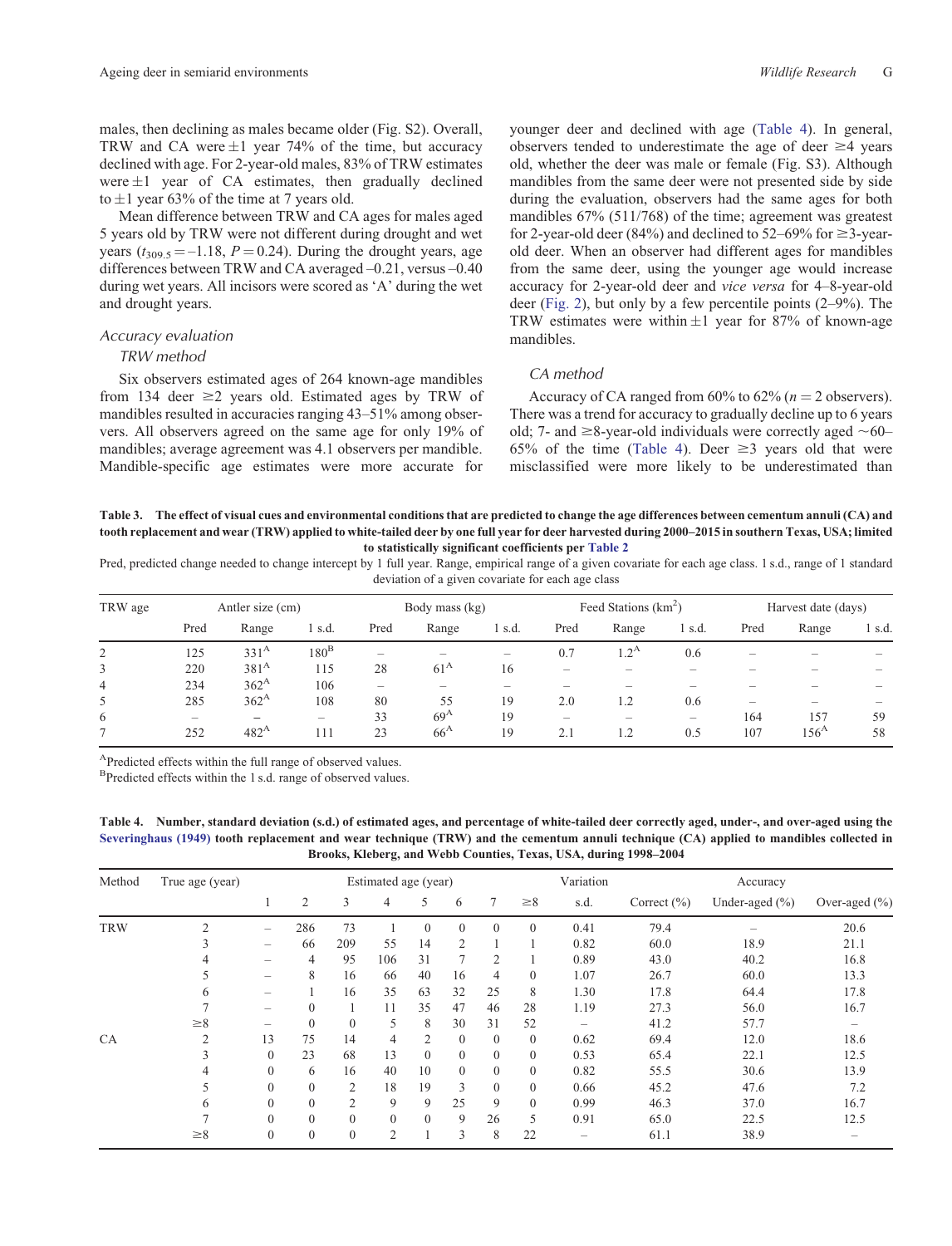overestimated. Cementum annuli estimates were within  $\pm 1$  year for 93% of incisors. Relative to TRW, variances of CAestimated ages for most known-age classes were lower [\(Table 4\)](#page-6-0).

## *Modified TRW technique*

We categorised mandibles on the basis of overlap in wear characteristics among age classes and to minimise misclassification. Known ages were most correlated with tooth-wear ranks of the M1 ( $r^2 = 0.78$ ), relative to M2 ( $r^2 = 0.74$ ) and M3  $(r^2 = 0.54)$ . Although the correlations between M1 and M2 were similar, M1 had lower and consistent standard errors among age classes ( $\bar{x} = 0.18$ , range = 0.15–0.20) than M2 ( $\bar{x} = 0.28$ , range  $= 0.17-0.51$ , Fig. S4). Therefore, the bicuspid first molars (M1) appeared to have the most distinct characteristics that allowed for separation of age classes (Fig. 3). Deer of 2 years of age had M1 with no visible wear; 83% of mandibles fitting this description were known to be 2 years old. Deer of 3–5 years of age largely had dentine width  $\ge$ enamel width and retained a stair-step appearance between the lingual and buccal crests of the M1; 87% of mandibles fitting this description were known to be 3–5 years old. Jaws with M1 in which dentine  $>$ enamel and no stair-step appearance (i.e. infundibulum was only a small

ridge or was absent) were primarily from deer  $\geq 6$  years of age; 94% of mandibles fitting this description were known to be  $\geq 6$  years old. We used these groupings to develop a modified ageing guide for deer  $\geq$  years old (Fig. 3).

We obtained an additional 62 mandibles from 32 known-age deer (2 ( $n = 4$ ), 3–5 ( $n = 47$ ) and  $\geq 6$  ( $n = 11$ ) years old) to evaluate the modified TRW technique. Our modified TRW technique of dividing adults into three age classes yielded an overall accuracy of 72%. Individual biologists correctly categorised 57–82% of mandibles, an improvement over the previous evaluation. Average correct classifications were 73% for the 3–5-year-old age class and  $68\%$  for the  $\geq 6$ -year-old age class (Table 5). Pooling the traditional TRW age estimates from the earlier six observers in our study for  $3-5$ -year-old deer ( $n = 124$ ) and  $\geq$  6-year-old deer ( $n = 79$ ) resulted in accuracies of 48% and 28% respectively.

## **Discussion**

Despite the many evaluations of TRW and CA methods for estimation of age in ungulates ([DeYoung 1989;](#page-10-0) [Hamlin](#page-11-0) *et al.* [2000](#page-11-0); Gee *et al.* [2002\)](#page-11-0), there is often little consensus beyond the detection of unmodelled variation in age estimates. In part, the ambiguity is due to limitations in sample size and failure to



**Fig. 3.** Ageing guide provided to biologists ( $n = 20$ ) for evaluation of new ageing method using simplified toothwear criteria for white-tailed deer that pools adults into three age classes: 2,  $3-5$ , and  $\geq 6$  years old.

**Table 5. Percentage correct classifications based on modified tooth-wear criteria (top) and pooled Severinghaus (bottom) criteria for three adult age classes (2, 3–5, and \$6 years old) for known-age versus estimated-age mandibles collected during 2005–2008 on six ranches in southern Texas, USA**

| Method   | Known-age class | $\boldsymbol{n}$ | % Aged correctly | % Underestimated         | % Overestimated |
|----------|-----------------|------------------|------------------|--------------------------|-----------------|
| Modified |                 |                  |                  | $\overline{\phantom{a}}$ | 28              |
|          | $3 - 5$         | 47               |                  |                          |                 |
|          | $\geq 6$        |                  | 68               | 32                       |                 |
| Pooled   |                 | 61               | 79               | $\overline{\phantom{a}}$ | 21              |
|          | $3 - 5$         | 124              | 48               | 34                       | 18              |
|          | $\geq 6$        | 79               | 28               | 59                       |                 |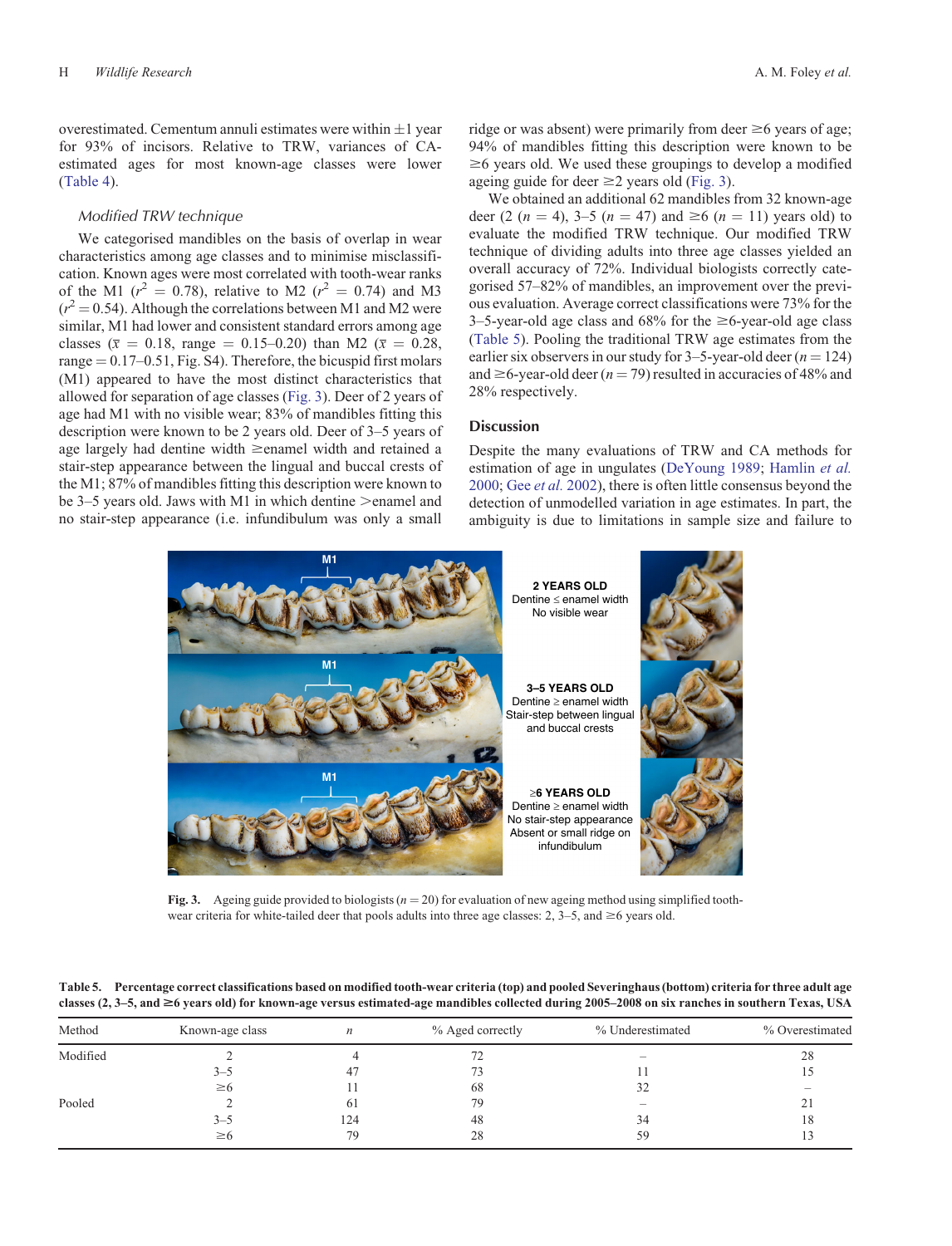quantify factors that may influence estimated ages. The present study amassed one of the most extensive datasets of paired TRW and CA ages for harvested adult white-tailed deer as well as the largest published dataset of known-age adult white-tailed deer. Our results showed important insights into the sources of variation and limitations of both ageing methods.

## *Environmental and visual effects*

We observed statistically significant variation in tooth wear attributable to several environmental and visual cues; however, the effect sizes were too small to be biologically meaningful. This is because the predicted effect of a given covariate needed to change estimated TRW ages by 1 full year exceeded the range of observed values. In some cases, the predicted effect was within empirical ranges, but larger than the 1 s.d. range, indicating that the influences on estimated TRW ages were mostly limited to extreme outliers of visual characteristics. For instance, individuals with abnormally small antler sizes or body mass for a given age class may influence age estimates. The lack of an effect of physical traits on estimated TRW ages suggests that observers were not consistently influenced by morphometrics. The effect of harvest date was significant for TRW ages 6 and 7, but the effect was too small to cause a  $\geq$  1-year change during the hunting season.

We observed a wide range in density of enhanced nutrition stations, which suggests that a measurable effect on tooth wear could have occurred. However, we observed no biologically meaningful effect of enhanced nutrition on estimated TRW ages. Previous studies have found that access to supplemental feed is not equal among individuals; only 23–56% of sampled male white-tailed deer consumed enhanced nutrition on three different sites in southern Texas ([Bartoskewitz et al. 2003](#page-10-0)). Furthermore, dominant males are more likely to consume feed than are subdominant males [\(Bartoskewitz](#page-10-0) *et al.* 2003). We were unable to quantify the amount of feed consumed for each male; thus, detecting an effect of enhanced nutrition on tooth wear at the population level would have been difficult. Further, even with *ad libitium* access to enhanced nutrition, 28–61% of whitetailed deer diets may consist of natural vegetation (Darr *[et al.](#page-10-0)* [2019](#page-10-0)). Nonetheless, given that we sampled wild deer with a presumably high variation in individual-specific feed-consumption rates, we cannot conclude that enhanced nutrition had no effect on an individual's tooth wear, but rather had no consistent effect at the population level.

The soil represented a greater potential source of environmental effects on tooth wear because lifetime exposure to sandy soils should accumulate with age. Therefore, under this hypothesis, we expected an effect in the older age classes. Unlike other studies [\(Hewison](#page-11-0) *et al.* 1999; Hall *[et al.](#page-11-0)* 2012), we found no statistically significant effect of soil. Hall *et al.* [\(2012\)](#page-11-0) found that agreement between TRW and CA in fallow deer (*Dama dama*) was influenced by soil and whether animals primarily grazed or browsed; however, a single observer aged all deer. Thus, the lack of measurable effects in our environmental effects model may be because we did not use observer as a covariate. Observer was not used as a covariate because it would be difficult to determine who the wildlife biologist was for a given lease during the earlier years of data collection. This is an important consideration,

given the variation in estimated TRW ages from mandibles among individual observers ([Hewison](#page-11-0) *et al.* 1999; the present study). We were also unable to control for observers' individual bias or perceptions, such as, for instance, the potential that some individuals consciously or unconsciously adjusted age estimates because of the widely held belief that environmental variables influence tooth wear.

Unmodelled variation is difficult to address for large-scale evaluations of estimated ages. However, recent research on dental micro-wear patterns in livestock have indicated that soil particles have minimal effect on tooth wear because plant matter is swallowed before rumination; thus, food is moistened and rinsed in the rumen before chewing [\(Merceron](#page-11-0) *et al.* 2016; [Dittmann](#page-10-0) *et al.* 2017). Instead, the diet has a larger effect on tooth wear than do soil particles; the more siliceous phytoliths in plant matter, the greater the tooth wear ([Merceron](#page-11-0) *et al.* 2016). White-tailed deer are small, browsing ruminants with a wide diet breadth; combined with seasonal and rainfall-induced variation in forage availability [\(Crider](#page-10-0) *et al.* 2015), it seems unlikely that diet would exert a consistent local effect on tooth wear. In fact, the variation in deer diet is the likely reason why we did not detect a meaningful drought effect on estimated ages or proportion of incisors with 'A' scores. Therefore, the hypothesis that soil particles influence tooth wear to the extent that age estimates are affected may be conceptually flawed.

Overall, we found no evidence that external factors influenced interpretation of tooth-wear patterns to the extent that age estimates were affected in a consistent manner. Some of our results differ from those of past studies that have found an environmental influence on tooth-wear patterns ([Hewison](#page-11-0) *et al.* [1999;](#page-11-0) Hall *[et al.](#page-11-0)* 2012), probably because there is a distinction between detectable tooth wear and biologically significant tooth wear (i.e. tooth wear influenced age by  $\geq$  1-year increment).

#### *Accuracy evaluation*

Our evaluation of ageing methods for southern free-ranging white-tailed deer was made possible by the collection of knownage mandibles ( $n = 264$ ), including deer in the older age classes. Our sample size of jawbones from older known-age deer ( $\geq 6$  years old,  $n = 41$ ) was considerably larger than in other studies ( $n = 12$ , Gee *[et al.](#page-11-0)* 2002;  $n = 10$ , [Severinghaus 1949;](#page-12-0)  $n = 8$ , [Hamlin](#page-11-0) *et al.* 2000). During our evaluation of the mandible ageing technique, we provided reference materials to aid in age determination, which tests the accuracy of the [Sever](#page-12-0)[inghaus' \(1949\)](#page-12-0) technique, not the ability of biologists to recall criteria within the paper. Ages of deer  $\geq$  years old in our study were correctly estimated only 49% of the time, being similar to the results of other studies (40%; Gee *et al.* [2002;](#page-11-0) 43%; [Hamlin](#page-11-0) *et al.* [2000\)](#page-11-0). Overall, there was a tendency to overestimate age of young deer and *vice versa*, being similar to findings of [DeYoung](#page-10-0) [\(1989\)](#page-10-0) and [Hamlin](#page-11-0) *et al.* (2000). Further, our results agreed with previous studies, which indicated that accuracy of TRW ages declines for older deer because wear patterns vary among individuals within age classes [\(Hamlin](#page-11-0) *et al.* 2000; Gee *et al.* [2002\)](#page-11-0). The variation in wear patterns among individuals was apparent and large enough to misclassify up to  $\pm 4$  years. For instance, known-age 6-year-old deer fit nine different molar-wear categories [\(Table 1\)](#page-4-0). Further, mandibles from the same deer often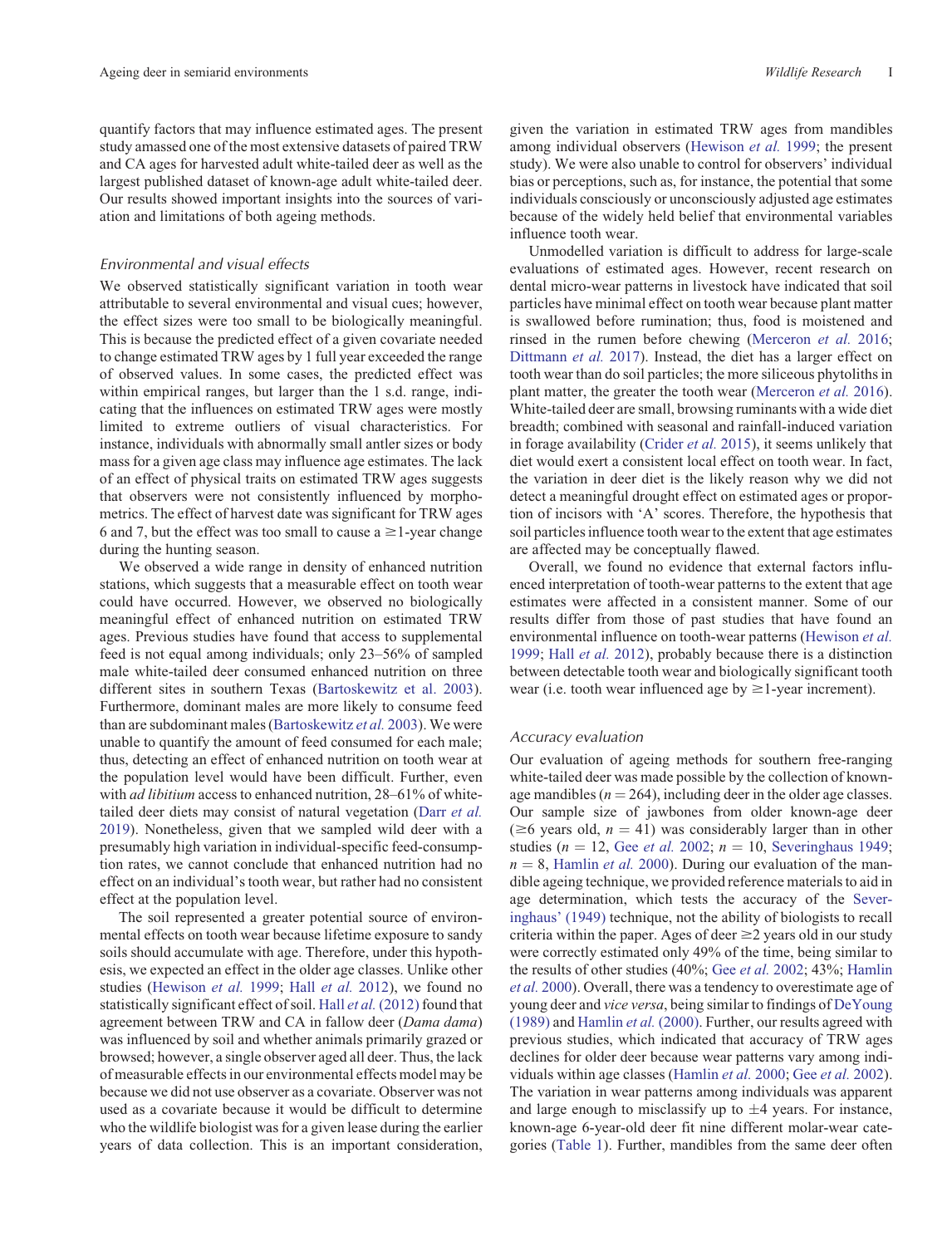had different tooth-wear patterns, which suggests that some deer masticate more on one side of their mouth; there was no tendency to prefer the left or right side.

Clearly, the accuracy of [Severinghaus' \(1949\)](#page-12-0) method is limited by both inter- and intra-individual variation. The variation in tooth wear is apparent even with high-resolution mea-surements. [Cooper](#page-10-0) *et al.* (2013) used calipers to measure characteristics of the third premolar tooth and found a high correlation between known age and dentine width  $(r^2 = 0.73)$ ; however, only 48% of the ages estimated via a predictive equation were correct. Additionally, [Meares](#page-11-0) *et al.* (2006) analysed three-dimensional measurements of molars and found that dentine:enamel ratios overlapped in each molar (M1–M3) from each of the known-age 2-, 3- and 4-year-old age classes. Nonetheless, given that TRW estimates were  $\pm 1$  year of known ages 87% of the time, there is value in using this simple and rapid technique for research and management purposes.

Age estimates based on CA were less accurate for older deer in southern Texas than for deer from northern regions. [Thomas](#page-12-0) [and Bandy \(1973\)](#page-12-0) reported 100% accuracy  $(n = 32)$  for Columbian black-tailed deer (*O. hemionus columbianus*) aged  $\geq$ 1 years old, and [Hamlin](#page-11-0) *et al.* (2000) aged white-tailed deer from Montana with 85% accuracy  $(n = 74)$ , which was  $>22$ percentage points higher than our CA accuracy. [Hamlin](#page-11-0) *et al.* [\(2000\)](#page-11-0) correctly aged 8 of 12 (67%) white-tailed deer aged  $\geq$  5 years old, which was greater than the 53% ( $n = 88$ ) of deer correctly aged in the present study. Annuli are a result of seasonal changes in animal physiology. Therefore, CA ages could be inaccurate in areas without strong seasonality ([Low and](#page-11-0) [Cowan 1963\)](#page-11-0), such as southern Texas. Given that incorrect CA estimates were underestimates rather than overestimates for six of seven age classes, our results corroborated the suggestion that faint or non-existent annuli may cause an under-ageing bias in older deer in non-seasonal regions. However, CA were  $\pm 1$  year of known ages 93% of the time, similar to moose (*Alces alces*; [Rolandsen](#page-11-0) *et al.* 2008); thus, there is value in using incisors for CA to assign southern deer into broader age classes. Unlike the TRW method, the CA estimates can be used for deer  $\geq 6$  years old. In fact, the CA estimates showed that  $\sim$ 32% of the harvested deer aged as  $\geq$ 6 years old via TRW were much older than expected. This has important implications for population dynamics and modelling, such as Foley *et al.* [\(2016\)](#page-10-0), who observed that models of population growth did not parallel observed trends in population density unless the proportion of  $\text{deer} \geq 6$  years old was increased.

#### *Modified TRW technique*

Our modified TRW approach yielded an overall accuracy of 72%. Compared with pooled TRW estimates, the largest improvements came from the 3–5-year-old (73% vs 48% accuracy) and  $\geq$ 6-year-old (68% vs 28%) age classes. Our modified TRW method improved on previous literature in three ways. First, we were able to place deer into age classes by using fewer criteria than in the traditional TRW method. This is beneficial because the more criteria employed, the more variation among individual deer and the more likely the criteria are to differ in the age they indicate. Our findings of intra- and inter-individual variation in tooth-wear patterns, in

conjunction with subjective determination of tooth wear, suggests that fewer criteria to determine age would be beneficial. By using only the first molar (M1) to classify ages, biologists ageing live deer may be more accurate because this molar is more visible than the second and third molars, and is a simple and straightforward approach. Second, pooling into age classes is an explicit acknowledgement of the uncertainty in wear patterns. Classifying middle age (3–5) reduced bias towards under-aging deer, given that only 11% were underestimated versus 40–63% being underestimated with the original TRW method and the 34% being underestimated from the pooled TRW. Although all the incorrect estimates for  $\geq$ 6-year-old deer were underestimates (32%), accuracy may be improved by using the age of the mandible with greater wear on M1 when both mandibles are available because the largest improvements in accuracies were in the 6-year-old (9%) and 7-year-old (8%) age classes. Finally, clear criteria for dividing deer mandibles into young (2), middle (3–5), and older  $(\geq 6)$  age classes aids research and management efforts. For instance, in southern Texas, males add body and antler mass until 6 years old [\(Hewitt](#page-11-0) *et al.* 2014) and fawn recruitment rates increase when females become  $\geq$ 3 years old ([Rice](#page-11-0) [2018](#page-11-0)). Using  $\geq$  years old as one continuous 'adult' category (Gee *[et al.](#page-11-0)* 2002) would limit the resolution for population management. Further, greater resolution in ageing would be useful when studying dynamics of unhunted or lightly hunted deer populations because a greater proportion of mature deer would be expected.

#### *Evaluation of assumptions*

It is difficult to study long-term, large-scale effects on toothwear patterns in long-lived animals. Our set of known-age deer used in the accuracy evaluation is larger than any previously published, yet, it was not of sufficient geographic scale to test for effects of environmental variables. Given the substantial investment of time and effort to obtain known ages, the investment required to have a large sample of known-age deer to represent each environmental variable is prohibitive. Therefore, we were forced to make some assumptions about the distributions of TRW ages relative to CA ages in harvested deer. The main assumption for use of TRW minus CA ages as the response variable is that CA ages were not influenced by environmental variables. Fortunately, we were able to evaluate our assumptions on the basis of several different lines of evidence. First, comparison of animals exposed to different climactic conditions (extreme drought vs mesic conditions) showed no evidence for changes in the distribution of TRW ages and no indications that the visibility of CA was affected. Second, the evaluation of known-age deer confirmed that CA ages were both more accurate (greater % correct) and less variable (lower s.d.) than were TRW ages. Finally, the  $\beta$  coefficients for the effect of harvest date on TRW age were positive for 6–7-year-old deer, suggesting that we could indeed detect within-year differences in the amount of tooth wear. Therefore, we conclude that CA ages were not likely to be affected by environmental variables and our response variable was capable of detecting biologically meaningful changes in tooth-wear patterns.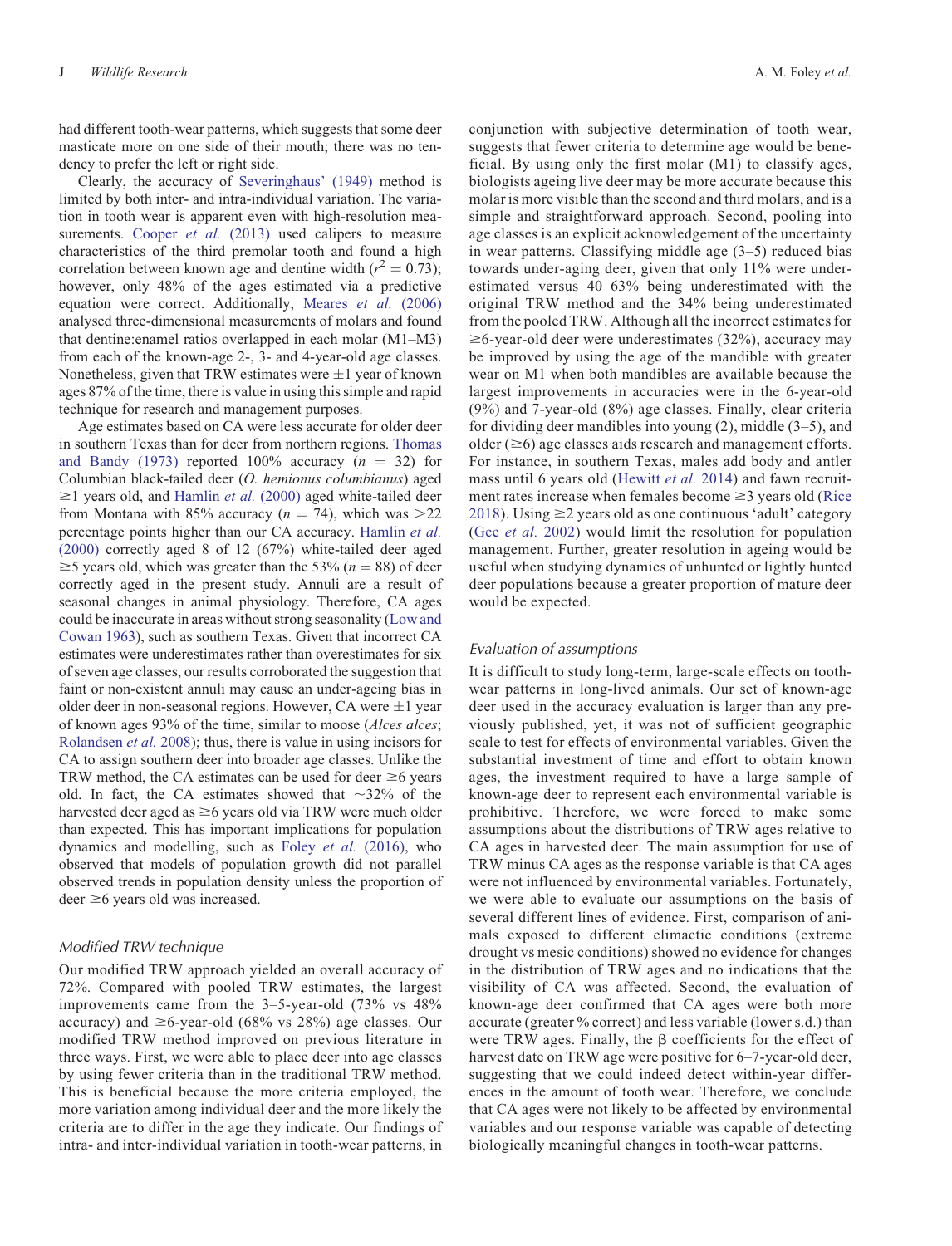#### <span id="page-10-0"></span>**Conclusions**

Variation in tooth wear appears to be mainly attributable to interand intra-individual variation. The effect of environmental variables was insufficient to affect assigned ages in the presence of individual variation and the results of dental microwear studies suggest that the soil particle hypothesis may be conceptually flawed. Because we detected no meaningful environmental or visual-cue effect on estimating ages, no correction or adjustment was possible for the accuracy evaluation. To reduce errors based on TRW (42% accuracy) in populations with older age structures, it is recommended to group ages into  $\pm 1$ -year age classes when ageing via [Severinghaus' \(1949\)](#page-12-0) method (87% accuracy) or to use the modified TRW method, which is based on tooth wear of a single molar (M1, 72% accuracy). Errors in ages were mostly underestimates for older deer for TRW (55%) and to a lesser extent, CA (35%). When left and right mandibles indicate different ages, observers should use the older age.

Accuracy of CA (58%) was lower in southern latitudes than northern latitudes, possibly because of faint annuli resulting in underestimated ages. However, CA accuracy was much higher than TRW, within  $\pm 1$  year of true age 93% of the time, and CA ages were less variable, as indicted by lower s.d. Therefore, CA is the better method for ageing  $\geq$  6-year-old deer. The known bias in under-ageing older white-tailed deer, roe deer [\(Hewison](#page-11-0) *et al.* [1999\)](#page-11-0), and possibly other cervid species, is not well appreciated because the inherent bias in TRW results in a biased view of population demographics. For instance, in our TRW versus CA analysis, we found that  $\sim$ 30% of males TRW-aged as 6 and 7 years old were actually much older (8–16 years old). Given that we found that CA age of older deer were likely to be underestimated [\(Table 4\)](#page-6-0), these 8–16-year-old deer may be even older. Knowing the true age structure would have implications for understanding disease dynamics, population modelling, and other survival-based analyses. The large proportion of old deer indicates the importance of adult survival in the maintenance of populations in the semiarid environment of South Texas, where inter-annual variation in recruitment is associated with precipitation patterns. Overall, observers should expect variation in toothwear patterns among individual deer; however, understanding biases for each ageing method can provide support for research and management decisions [\(Mysterud and Ostbye 2006](#page-11-0)).

## **Data availability**

The data that support this study are available in FigShare at DOI 10.6084/m9.figshare.15044304.

## **Conflicts of interest**

The authors have no conflicts of interest to declare.

# **Declaration of funding**

A. R. Sanchez, Jr., Carl Rush, Carlos Y. Benavides, II, International Bank of Commerce, Joe Finley, King Ranch, Inc., and the Texas Parks and Wildlife Department funded this project.

## **Acknowledgements**

We thank the cooperating landowners for access to their property. A. M. Foley was supported by the King Ranch, Inc., and the East Foundation during paper preparation. S. Hayslette, J. Baumgardt, F. Hernández and an anonymous reviewer provided valuable input on earlier drafts of the paper. B. Loflin assisted with macro-photography. This is publication number 20–112 from the Caesar Kleberg Wildlife Research Institute and 053 of the East Foundation.

## **References**

- Asmus, J., and Weckerly, F. W. (2011). Evaluating precision of cementum annuli analysis for aging mule deer from southern California. *The Journal of Wildlife Management* **75**, 1194–1199. doi[:10.1002/jwmg.133](http://dx.doi.org/10.1002/jwmg.133)
- Bartoskewitz, M. L., Hewitt, D. G., Pitts, J. S., and Bryant, F. C. (2003). Supplemental feed use by free-ranging white-tailed deer in southern Texas. *Wildlife Society Bulletin* **31**, 1218–1228.
- Cook, R. L. Hart, R. V. (1979). Ages assigned known-age Texas white-tailed deer: tooth wear versus cementum analysis. Proceedings of the Annual Conference of the Southeastern Association of Fish and Wildlife Agencies 33**,** 195–201.
- Cooper, S. M., Sieckenius, S. S., and Silva, A. L. (2013). Dentine method: aging white-tailed deer by tooth measurements. *Wildlife Society Bulletin* **37**, 451–457. doi[:10.1002/wsb.275](http://dx.doi.org/10.1002/wsb.275)
- Crider, B. L., Fulbright, T. E., Hewitt, D. G., DeYoung, C. A., Grahmann, E. D., Priesmeyer, W. J., Wester, D. B., Echols, K. N., and Draeger, D. (2015). Influence of white-tailed deer population density on vegetation standing crop in a semiarid environment. *The Journal of Wildlife Management* **79**, 413–424. doi:[10.1002/jwmg.856](http://dx.doi.org/10.1002/jwmg.856)
- Darr, R. L., Williamson, K. M., Garver, L. W., Hewitt, D. G., DeYoung, C. A., Fulbright, T. E., Gann, K. R., and Draeger, D. A. (2019). Effects of enhanced nutrition on white-tailed deer foraging behavior. *Wildlife Monographs* **202**, 27–34.
- DelGiudice, G. D., Lenarz, M. S., and Powell, M. C. (2007). Age-specific fertility and fecundity in northern free-ranging white-tailed deer: evidence for reproductive senescence? *Journal of Mammalogy* **88**, 427– 435. doi[:10.1644/06-MAMM-A-164R.1](http://dx.doi.org/10.1644/06-MAMM-A-164R.1)
- Demarais, S., and Strickland, B. K. (2011). Antlers. In 'Biology and Management of White-tailed Deer'. (Ed. D. G. Hewitt.) pp. 107–145. (CRC Press: Boca Raton, FL, USA.)
- DeYoung, C. A. (1988). Comparison of net-gun and drive-net capture for white-tailed deer. *Wildlife Society Bulletin* **16**, 318–320.
- DeYoung, C. A. (1989). Aging live white-tailed deer on southern ranges. *The Journal of Wildlife Management* **53**, 519–523. doi[:10.2307/3809171](http://dx.doi.org/10.2307/3809171)
- DeYoung, C. A., Fulbright, T. E., Hewitt, D. G., Wester, D. B., and Draeger, D. A. (2019). Linking white-tailed deer density, nutrition, and vegetation in a stochastic environment. *Wildlife Monographs* **202**, 1–63. doi[:10.1002/wmon.1040](http://dx.doi.org/10.1002/wmon.1040)
- Dittmann, M. T., Kreuzer, M., Runge, U., and Clauss, M. (2017). Ingestive mastication in horses resembles rumination but not ingestive mastication in cattle and camels. *Ecological and Integrative Physiology* **327**, 98–109. doi[:10.1002/jez.2075](http://dx.doi.org/10.1002/jez.2075)
- Erickson, J. A., Anderson, A. E., Medin, D. E., and Bowden, D. C. (1970). Estimating ages of mule deer: an evaluation of technique accuracy. *The Journal of Wildlife Management* **34**, 523–531. doi[:10.2307/3798857](http://dx.doi.org/10.2307/3798857)
- Foley, A. M., Hewitt, D. G., DeYoung, C. A., DeYoung, R. W., and Schnupp, M. J. (2016). Modeled impacts of chronic wasting disease on whitetailed deer in a semi-arid environment. *PLoS One* **11**(10), e0163592. doi[:10.1371/journal.pone.0163592](http://dx.doi.org/10.1371/journal.pone.0163592)
- Foley, A. M., Hewitt, D. G., DeYoung, R. W., Schnupp, M. J., Hellickson, M. W., and Lockwood, M. A. (2018). Reproductive effort and success of males in scramble-competition polygyny: evidence for trade-offs between foraging and mate search. *Journal of Animal Ecology* **87**, 1600–1614. doi[:10.1111/1365-2656.12893](http://dx.doi.org/10.1111/1365-2656.12893)
- Folks, D. J., Gann, K., Fulbright, T. E., Hewitt, D. G., DeYoung, C. A., Wester, D. B., Echols, K. N., and Draeger, D. A. (2014). Drought but not population density influences dietary niche breadth in white-tailed deer in a semiarid environment. *Ecosphere* **5**, 1–15. doi:[10.1890/ES14-](http://dx.doi.org/10.1890/ES14-00196.1) [00196.1](http://dx.doi.org/10.1890/ES14-00196.1)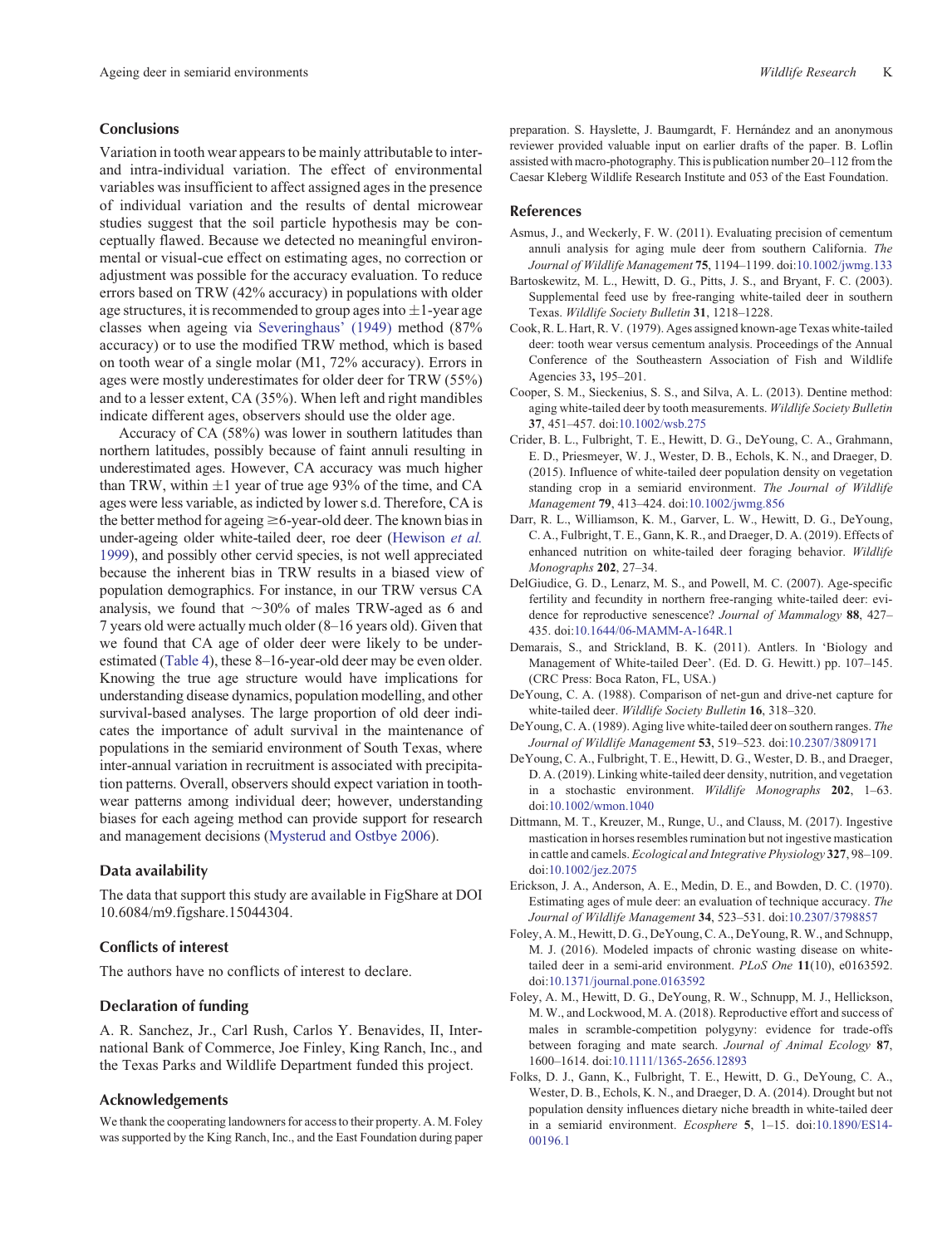- <span id="page-11-0"></span>Gaillard, J.-M., Festa-Bianchet, M., and Yoccoz, N. G. (1998). Population dynamics of large herbivores: variable recruitment with constant adult survival. *Trends in Ecology & Evolution* **13**, 58–63. doi[:10.1016/S0169-](http://dx.doi.org/10.1016/S0169-5347(97)01237-8) [5347\(97\)01237-8](http://dx.doi.org/10.1016/S0169-5347(97)01237-8)
- Gee, K. L., Holman, J. H., Causey, K., Rossi, A. N., and Armstrong, J. B. (2002). Aging white-tailed deer by tooth replacement and wear: a critical evaluation of a time-honored technique. *Wildlife Society Bulletin* **30**, 387–393.
- Gee, K. L., Webb, S. L., and Holman, J. H. (2014). Accuracy and implications of visually estimating age of male white-tailed deer using physical characteristics from photographs. *Wildlife Society Bulletin* **38**, 96–102. doi[:10.1002/wsb.359](http://dx.doi.org/10.1002/wsb.359)
- Gilbert, F. F. (1966). Aging white-tailed deer by annuli in the cementum of the first incisor. *The Journal of Wildlife Management* **30**, 200–202. doi[:10.2307/3797906](http://dx.doi.org/10.2307/3797906)
- Gilbert, F. F., and Stolt, S. L. (1970). Variability in aging Maine white-tailed deer by tooth-wear characteristics. *The Journal of Wildlife Management* **34**, 532–535. doi[:10.2307/3798858](http://dx.doi.org/10.2307/3798858)
- Hall, G. P., Murray, P. J., Byrne, M. J., and Lisle, A. T. (2012). Is tooth wear a reliable means of aging wild European fallow deer in Tasmania, Australia? *Wildlife Society Bulletin* **36**, 124–129. doi:[10.1002/wsb.89](http://dx.doi.org/10.1002/wsb.89)
- Hamlin, K. L., Pac, D. F., Sime, C. A., DeSimone, R. M., and Dusek, G. L. (2000). Evaluating the accuracy of ages obtained by two methods for Montana ungulates. *The Journal of Wildlife Management* **64**, 441–449. doi[:10.2307/3803242](http://dx.doi.org/10.2307/3803242)
- Hewison, A. J. M., Vincent, J. P., Angibault, J. M., Delorme, D., Laere, G. V., and Gaillard, J. M. (1999). Tests of estimation of age from tooth wear on roe deer of known-age: variation within and among populations. *Canadian Journal of Zoology* **77**, 58–67. doi:[10.1139/z98-183](http://dx.doi.org/10.1139/z98-183)
- Hewitt, D. G., Hellickson, M. W., Lewis, J. S., Wester, D. B., and Bryant, F. C. (2014). Age-related patterns of antler development in free-ranging white-tailed deer. *The Journal of Wildlife Management* **78**, 976–984. doi[:10.1002/jwmg.741](http://dx.doi.org/10.1002/jwmg.741)
- Jacobson, H. A., and Reiner, R. J. (1989). Estimating age of white-tailed deer: tooth wear versus cementum annuli. *Proceedings of the Annual Conference of the Southeastern Association of Fish and Wildlife Agencies* **43**, 286–291.
- Jacobson, H. A., DeYoung, C. A., DeYoung, R. W., Fulbright, T. E., and Hewitt, D. G. (2011). Management on private property. In 'Biology and Management of White-tailed Deer'. (Ed. D. G. Hewitt.) pp. 453–480. (CRC Press: Boca Raton, FL, USA.)
- Johnson, D. H. (1999). The insignificance of statistical significance testing. *The Journal of Wildlife Management* **63**, 763–772. doi[:10.2307/3802789](http://dx.doi.org/10.2307/3802789)
- Kaiser, T. M., Brasch, J., Castell, J. C., Schulz, E., and Clauss, M. (2009). Tooth wear in captive wild ruminant species differs from that of freeranging conspecifics. *Mammalian Biology* **74**, 425–437. doi[:10.1016/j.](http://dx.doi.org/10.1016/j.mambio.2008.09.003) [mambio.2008.09.003](http://dx.doi.org/10.1016/j.mambio.2008.09.003)
- Kaiser, T. M., Muller, D. W., Fortelius, M., Schulz, E., Codron, D., and Clauss, M. (2013). Hypsodonty and tooth facet development in relation to diet and habitat in herbivorous ungulates: implications for understanding tooth wear. *Mammal Review* **43**, 34–46. doi:[10.1111/j.1365-2907.](http://dx.doi.org/10.1111/j.1365-2907.2011.00203.x) [2011.00203.x](http://dx.doi.org/10.1111/j.1365-2907.2011.00203.x)
- Kozicky, E. L. (1997). A protein pellet feed-delivery system for white-tailed deer. Management Bulletin 1, Caesar Kleberg Wildlife Research Institute, Texas A&M University-Kingsville, Kingsville, TX, USA.
- Low, W. A., and Cowan, I. M. (1963). Age determination of deer by annular structure of dental cementum. *The Journal of Wildlife Management* **27**, 466–470. doi[:10.2307/3798521](http://dx.doi.org/10.2307/3798521)
- Lyons, E. K., Schroeder, M. A., and Robb, L. A. (2012). Criteria for determining sex and age of birds and mammals. In 'The Wildlife Techniques Manual, Vol. 1: Research', 7th edn. (Ed. N. J. Silvy.) pp. 207–229. (The Johns Hopkins University Press: Baltimore, MD, USA.)
- McCaffery, K. R. (2001). Evaluation of population estimation methods. In 'Sandhill Whitetails: Providing New Perspective for Deer Management'.

(Eds J. F. Kubisiak, K. R. McCaffery, W. A. Creed, T. A. Heberlein, R. C. Bishop, and R. E. Rolley.) pp. 136–154. (Wisconsin Department of Natural Resources: Madison, WI, USA.)

- McCullough, D. R. (1996). Failure of the tooth cementum aging technique with reduced population density of deer. *Wildlife Society Bulletin* **24**, 722–724.
- Meares, J. M., Murphy, B. P., Ruth, C. R., Osborn, D. A., Warren, R. J., and Miller, K. V. (2006). A quantitative evaluation of the Severinghaus technique for estimating age of white-tailed deer. *Proceedings of the Annual Conference of the Southeastern Association of Fish and Wildlife Agencies* **60**, 89–93.
- Merceron, G., Ramdarshan, A., Blondel, C., Boisserie, J. R., Brunetiere, N., Francisco, A., Gautier, D., Milhet, X., Novello, A., and Pret, D. (2016). Untangling the environmental from the dietary: dust does not matter. *Proceedings of the Royal Society of London. Series B, Biological Sciences* **283**, 20161032. doi[:10.1098/rspb.2016.1032](http://dx.doi.org/10.1098/rspb.2016.1032)
- Miller, M. W., and Conner, M. M. (2005). Epidemiology of chronic wasting disease in free-ranging mule deer: spatial, temporal, and demographic influences on observed prevalence patterns. *Journal of Wildlife Diseases* **41**, 275–290. doi:[10.7589/0090-3558-41.2.275](http://dx.doi.org/10.7589/0090-3558-41.2.275)
- Mysterud, A., and Ostbye, E. (2006). Comparing simple methods for ageing roe deer *Capreolus capreolus*: are any of them useful for management? *Wildlife Biology* **12**, 101–107. doi[:10.2981/0909-6396\(2006\)12\[101:](http://dx.doi.org/10.2981/0909-6396(2006)12[101:CSMFAR]2.0.CO;2) [CSMFAR\]2.0.CO;2](http://dx.doi.org/10.2981/0909-6396(2006)12[101:CSMFAR]2.0.CO;2)
- Nakagawa, S., and Cuthill, I. C. (2007). Effect size, confidence interval and statistical significance: a practical guide for biologists. *Biological Reviews of the Cambridge Philosophical Society* **82**, 591–605. doi:[10.1111/j.1469-185X.2007.00027.x](http://dx.doi.org/10.1111/j.1469-185X.2007.00027.x)
- Nesbitt, W. H., and Wright, P. L. (1981). 'Records of North American big game.' (Boone and Crockett Club: Alexandria, VA, USA.)
- Newsom, J. D., and Sullivan, J. S. (1968). Cyro-branding: a marking technique for white-tailed deer. *Proceedings of the Southeastern Association of Fish and Wildlife Agencies* **22**, 128–133.
- Norwine, J., and John, K. (2007). 'The changing climate of South Texas, 1900–2100: Problems and prospects, impacts and implications.' (CREST-RESSACA, Texas A&M University-Kingsville.)
- Parent, C. J., Hernandez, F., Brennan, L. A., Wester, D. B., Bryant, F. C., and Schnupp, M. J. (2016). Northern bobwhite abundance in relation to precipitation and landscape structure. *The Journal of Wildlife Management* **80**, 7–18. doi[:10.1002/jwmg.992](http://dx.doi.org/10.1002/jwmg.992)
- R Core Team (2013). 'R: a language and environment for statistical computing.' (R Foundation for Statistical Computing: Vienna, Austria.)
- Ramsey, C. W., Steinbach, D. W., and Rideout, D. W. (1993). 'Determining the age of a deer.' (Texas Agricultural Extension Service, College Station: USA.)
- Rice, M. (2018). Population parameters and stress in white-tailed deer in south Texas. Thesis. Texas A&M University-Kingsville, Kingsville, TX, USA.
- Rolandsen, C. M., Solberg, E. J., Heim, M., Holmstrom, F., Solem, M. I., and Saether, B. E. (2008). Accuracy and repeatability of moose (*Alces alces*) age as estimated from dental cement layers. *European Journal of Wildlife Research* **54**, 6–14. doi:[10.1007/s10344-007-0100-8](http://dx.doi.org/10.1007/s10344-007-0100-8)
- Roseberry, J. L. (1980). Age determination of white-tailed deer in the Midwest – methods and problems. In 'Proceedings of the 1979 Symposium. White-tailed deer population management in the north central states'. (Eds R. L. Hine and S. Nehls.) pp. 73–82. (The North Central Section of the Wildlife Society: Urbana, IL, USA.)
- Roseberry, J. L., and Woolf, A. (1991). A comparative evaluation of techniques for analysing white-tailed deer harvest data. *Wildlife Monographs* **117**, 3–59.
- Schulz, E., Fraas, S., Kaiser, T. M., Cunningham, P. L., Ismail, K., and Wronski, T. (2013). Food preferences and tooth wear in the sand gazelle (*Gazella marica*). *Mammalian Biology* **78**, 55–62. doi:[10.1016/j.mam](http://dx.doi.org/10.1016/j.mambio.2012.04.006) [bio.2012.04.006](http://dx.doi.org/10.1016/j.mambio.2012.04.006)